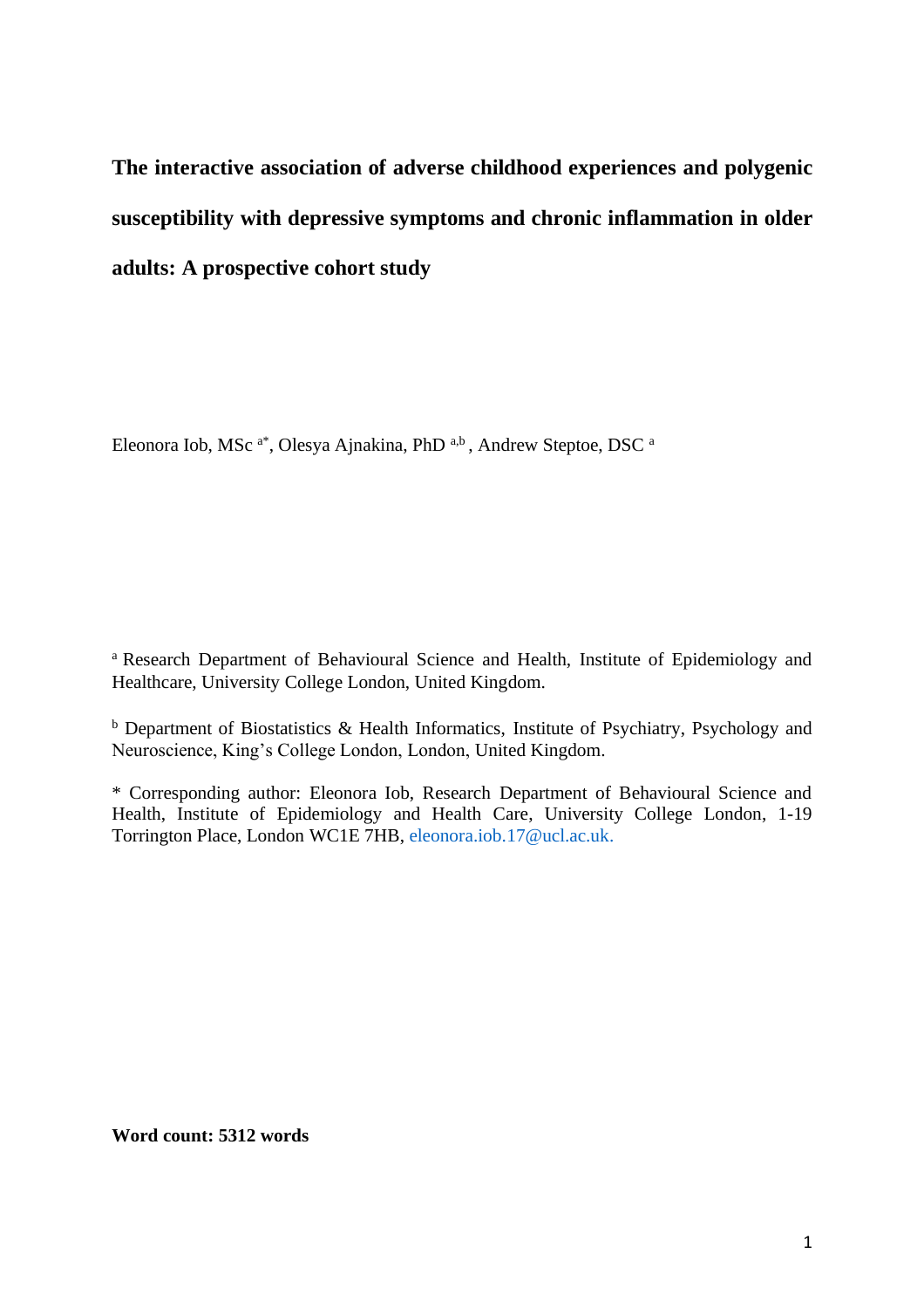# **Abstract**

**Background:** Adverse childhood experiences (ACEs) and genetic liability are important risk factors for depression and inflammation. However, little is known about the gene-environment (GxE) mechanisms underlying their aetiology. For the first time, we tested the independent and interactive associations of ACEs and polygenic scores of major depressive disorder (MDD-PGS) and C-reactive protein (CRP-PGS) with longitudinal trajectories of depression and chronic inflammation in older adults.

**Methods:** Data were drawn from the English Longitudinal Study of Ageing (N~3,400). Retrospective information on ACEs was collected in wave3 (2006/07). We calculated a cumulative risk score of ACEs and also assessed distinct dimensions separately. Depressive symptoms were ascertained on eight occasions, from wave1 (2002/03) to wave8 (2016/17). CRP was measured in wave2 (2004/05), wave4 (2008/09), and wave6 (2012/13). The associations of the risk factors with group-based depressive-symptom trajectories and repeated exposure to high CRP (i.e.  $\geq$ 3 mg/L) were tested using multinomial and ordinal logistic regression.

**Results:** All types of ACEs were independently associated with high depressive-symptom trajectories  $(OR=1.44,95\%CI=1.30;1.60)$  and inflammation  $(OR=1.08,95\%CI=1.07;1.09)$ . The risk of high depressive-symptom trajectories (OR=1.47,95%CI=1.28;1.70) and inflammation  $(OR=1.03,95\% CI=1.01;1.04)$  was also higher for participants with higher MDD-PGS. GxE analyses revealed that the associations between ACEs and depressive symptoms were larger among participants with higher MDD-PGS (OR=1.13,95%CI=1.04;1.23). ACEs were also more strongly related to inflammation in participants with higher CRP-PGS  $(OR=1.02,95\% CI=1.01;1.03).$ 

**Conclusions:** ACEs and polygenic susceptibility were independently and interactively associated with elevated depressive symptoms and chronic inflammation, highlighting the clinical importance of assessing both ACEs and genetic risk factors to design more targeted interventions.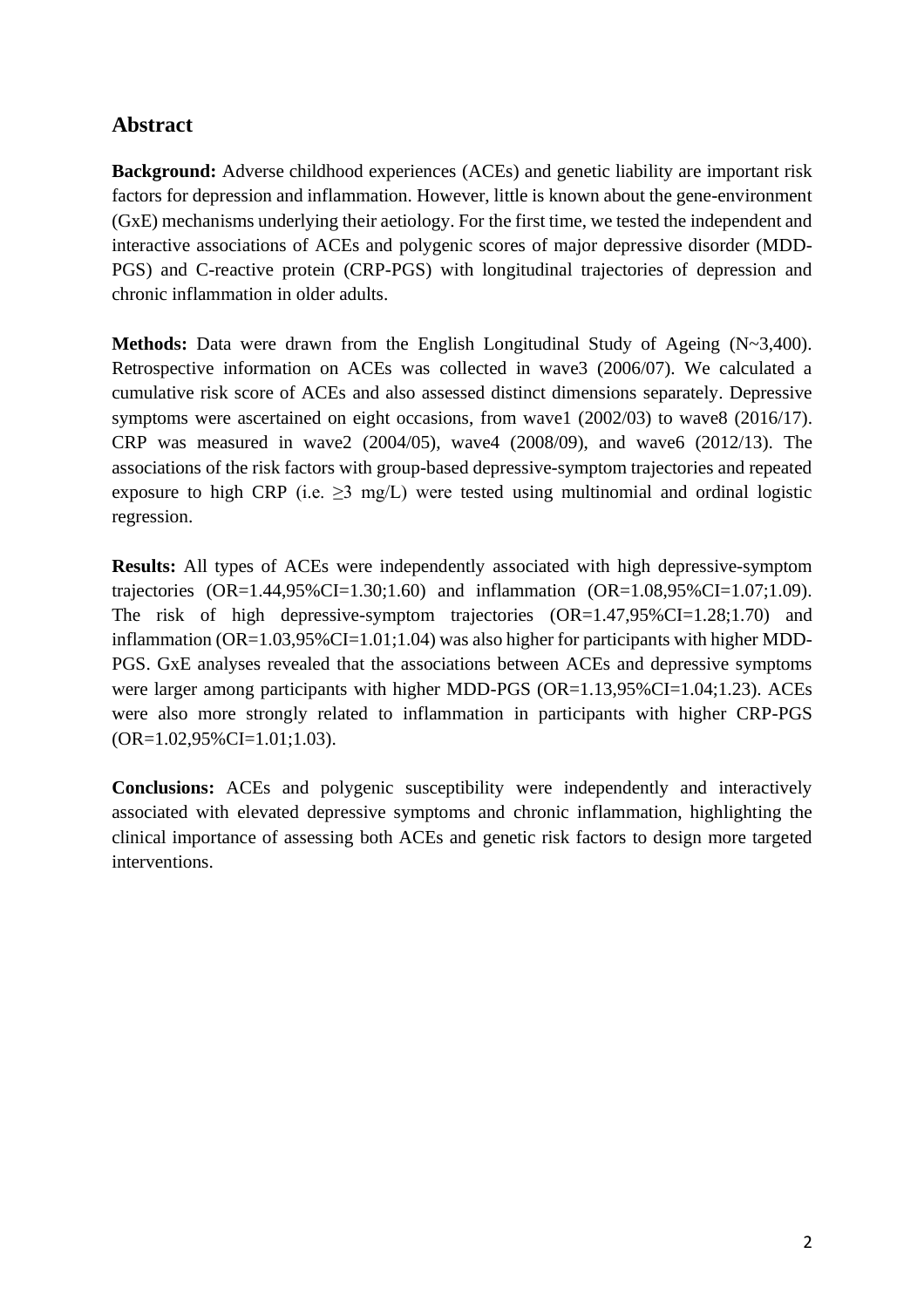# **Introduction**

Adverse childhood experiences (ACEs), such as abuse, neglect, and family problems, are linked to an increased risk of developing depression (Hughes et al., 2017), as well as with greater severity of depressive symptoms and worse response to antidepressant treatment (Nanni et al., 2012). ACEs have also been associated with elevated biomarkers of systemic inflammation, such as C-reactive protein (CRP) (Baumeister et al., 2015; Iob et al., 2019). In addition, meta-analyses have indicated that depressed individuals tend to exhibit increased levels of inflammation both in the brain and peripherally (Enache et al., 2019; Haapakoski et al., 2015). In light of these findings, inflammation has been proposed as a plausible psychobiological mechanism through which stress exposure might be translated into biological risk for depression (Danese & Baldwin, 2017).

Different lines of research suggest that both depression and inflammation are influenced by a combination of genetic and environmental risk factors (Bienvenu et al., 2011; de Craen et al., 2005). Recently, genome-wide association studies (GWASs) have successfully identified several single-nucleotide polymorphisms (SNPs) that may contribute to the pathophysiology of depression and inflammation (Howard et al., 2019; Ligthart et al., 2018). However, the effect size of individual genetic variants was considerably lower than initially anticipated in relation to risk prediction. Polygenic scores (PGS), defined as a weighted sum of risk alleles carried by an individual (Euesden et al., 2015), arguably provide a better approach to capturing the cumulative genetic contribution to a condition by combining numerous trait-associated genetic variants (Wray et al., 2014). Certain individuals seem to be more vulnerable to the negative impact of ACEs owing to their specific genetic makeup (Caspi, 2003). Genetic factors might therefore interact with ACEs to increase the risk of depression and chronic inflammation beyond their combined individual effects. Such gene-environment (GxE) interactions might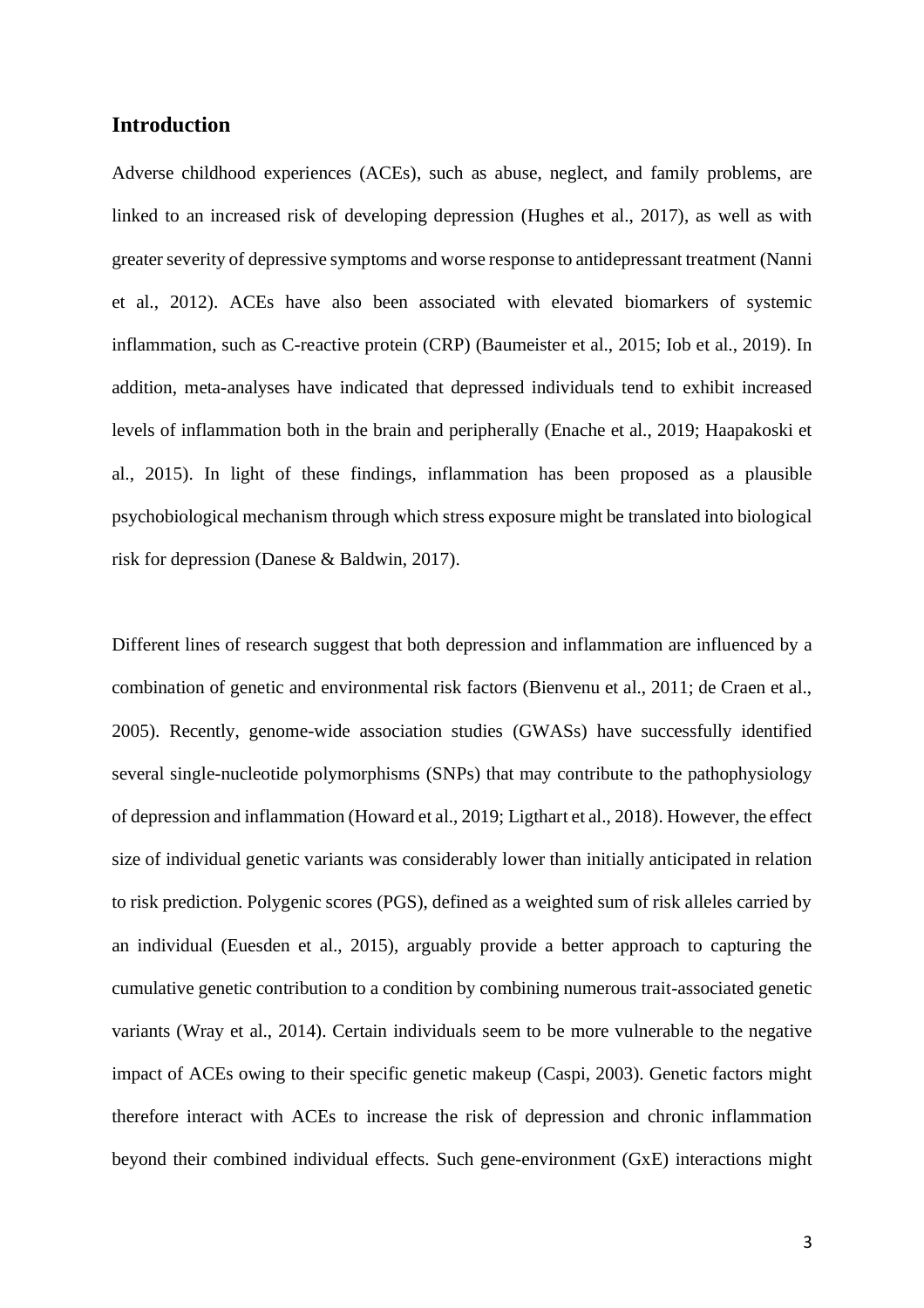also underlie the observed 'hidden heritability' of mental disorders (Assary et al., 2018). Hence, accounting for the interplay between ACEs and genetic factors could help to enhance the prediction of mental health outcomes.

Numerous studies have investigated the interplay between early-life stress and specific genetic variants that have been linked to depression, such as the serotonin transporter polymorphism (5-HTTLPR). However, the results have been largely inconsistent across studies, with metaanalyses providing both support for and against the proposed GxE interactions (Culverhouse et al., 2018; Karg et al., 2011). Importantly, these studies have solely focused on specific genetic variants found in candidate genes involved in the neurobiology of depression, thereby ignoring the highly polygenic nature of complex human traits. Although research regarding the polygenic nature of mental disorders is relatively new, it has already provided some evidence showing larger associations between psychosocial stress and depression among participants with a higher PGS of depression (Colodro-Conde et al., 2018). In contrast, one study found that depressed individuals who were exposed to severe childhood trauma had a lower PGS of depression than other cases or controls (Mullins et al., 2016). Others have found evidence for additive (i.e. independent) but not interactive associations of ACEs and PGSs with depression (Lehto et al., 2020; Peyrot et al., 2018).

Even though some evidence for a moderating effect of specific genetic variants linked to inflammation in the association of early-life stress with inflammation and depressive symptoms has been documented (Cicchetti et al., 2015; Cohen-Woods et al., 2018), GxE associations with psychobiological processes linked to depression, including inflammation, remain largely unexplored. There are virtually no studies which have tested the interplay between ACEs and genetic factors using PGSs of inflammation. Another limitation of the literature concerns the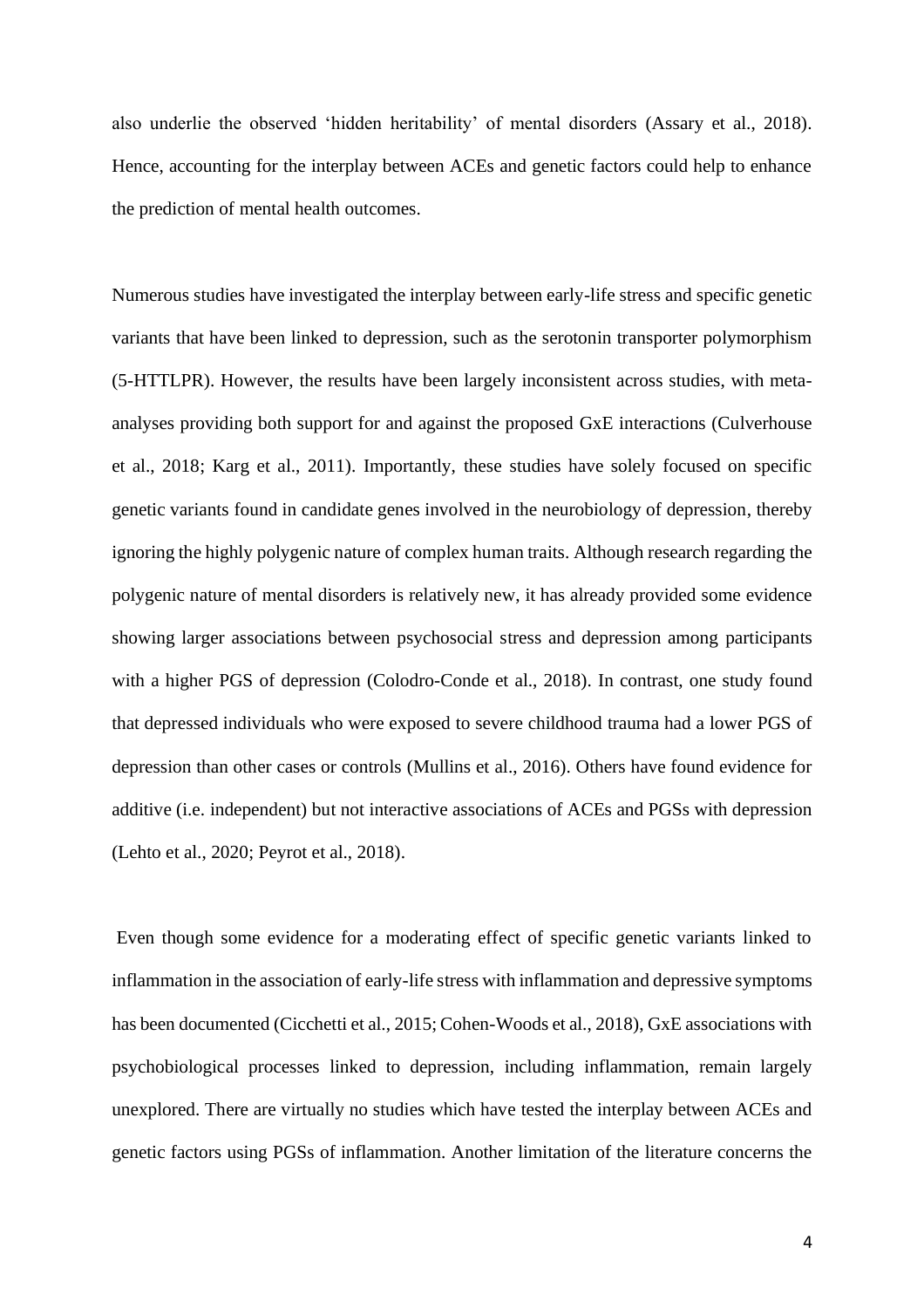measurement of ACEs. The majority of GxE studies have only assessed individual types of adversity separately or used cumulative risk scores, without considering the potentially different psychological effects of distinct types of ACEs (McLaughlin & Sheridan, 2016). In addition, most analyses are characterised by the use of cross-sectional measures of inflammation and depressive symptoms which do not provide information about their persistence over time. Depression and inflammation are particularly relevant to older adults since advancing age is linked to upregulation of the inflammatory response, greater risk of cognitive and physical impairments, and diminishing social connections (Gallagher et al., 2017). Consequently, a better understanding of the interplay between genetic and environmental risk factors linked to depression and its underlying biological processes will help to develop more targeted prevention and treatment programmes.

The aim of the present study was to examine the association of different dimensions of ACEs and PGSs of Major Depressive Disorder (MDD) and CRP with trajectories of depressive symptoms and repeated exposure to high CRP levels in later life. In addition, we aimed to establish whether the relationship of ACEs with inflammation and depressive symptoms was larger among individuals at higher polygenic risk. We tested three main hypotheses: 1) *G+E Additive Effects –* greater exposure to ACEs and higher PGSs of MDD and CRP would be independently associated with elevated depressive symptoms and CRP; 2) *GxE Interaction Effects –* the association of ACEs with depressive symptoms and CRP would be moderated by the PGSs of MDD and CRP; 3) *ACEs dimensions* – distinct ACEs dimensions might have different additive and interactive associations with depressive symptoms and CRP.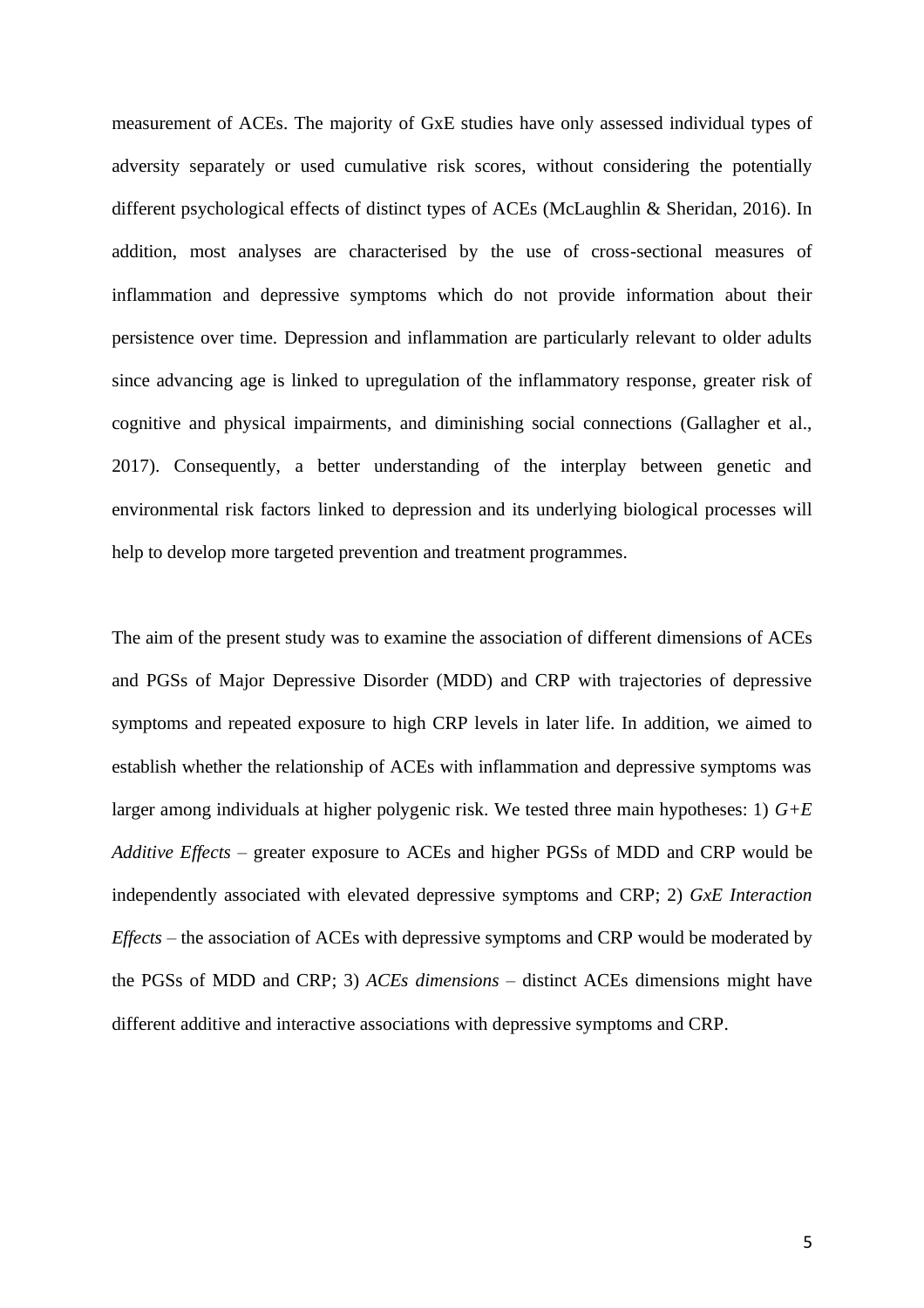### **Methods**

#### **Sample**

We analysed data from the English Longitudinal Study of Ageing (ELSA). ELSA is a prospective population-based cohort study of older adults aged 50 years and older living in England which began in 2002 (Zaninotto & Steptoe, 2019). Retrospective data on ACEs were collected during the Life History interview in the third wave of the study (2006/07). Depressive symptoms were ascertained on eight occasions from wave 1 (2002/03) to wave 8 (2016/17). CRP measurements were made during the nurse visits in waves 2 (2004/05), 4 (2008/09), and 6 (2012/13). Study members with CRP values  $> 10$  mg/L were excluded from the study (N<sub>wave2</sub>)  $= 459$ ; N<sub>wave4</sub>  $= 444$ ; N<sub>wave6</sub>  $= 342$ ) since this could reflect current infection or trauma rather than chronic inflammation (Pearson et al., 2003). For the purpose of this analysis, we created two analytical samples. The first sample was comprised of participants with ACEs, genetic, and depression data on at least one occasion (N=3,428). The second sample included participants with measures of ACEs, genetic data, and CRP on at least one occasion (N=3,343).

#### **Measures**

## *Adverse Childhood Experiences (ACEs)*

Data on ACEs came from the Life History interview that was conducted in the third wave of the study (2006/07). The aim of this module was to collect retrospective information about the participants' early-life experiences and important events that have occurred in their lives. The ELSA's Life History interview has been used in a number of large-scale ageing studies around the world, such as the Survey of Health and Retirement in Europe (SHARE). Several studies have provided evidence on the validity of the retrospective data contained in the Life History interview in ELSA and SHARE, highlighting the quality and value of such data to investigate older adults' early-life experiences (Banks et al., 2020). Further, the retrospective data from the ELSA's Life History interview have been validated against prospectively collected data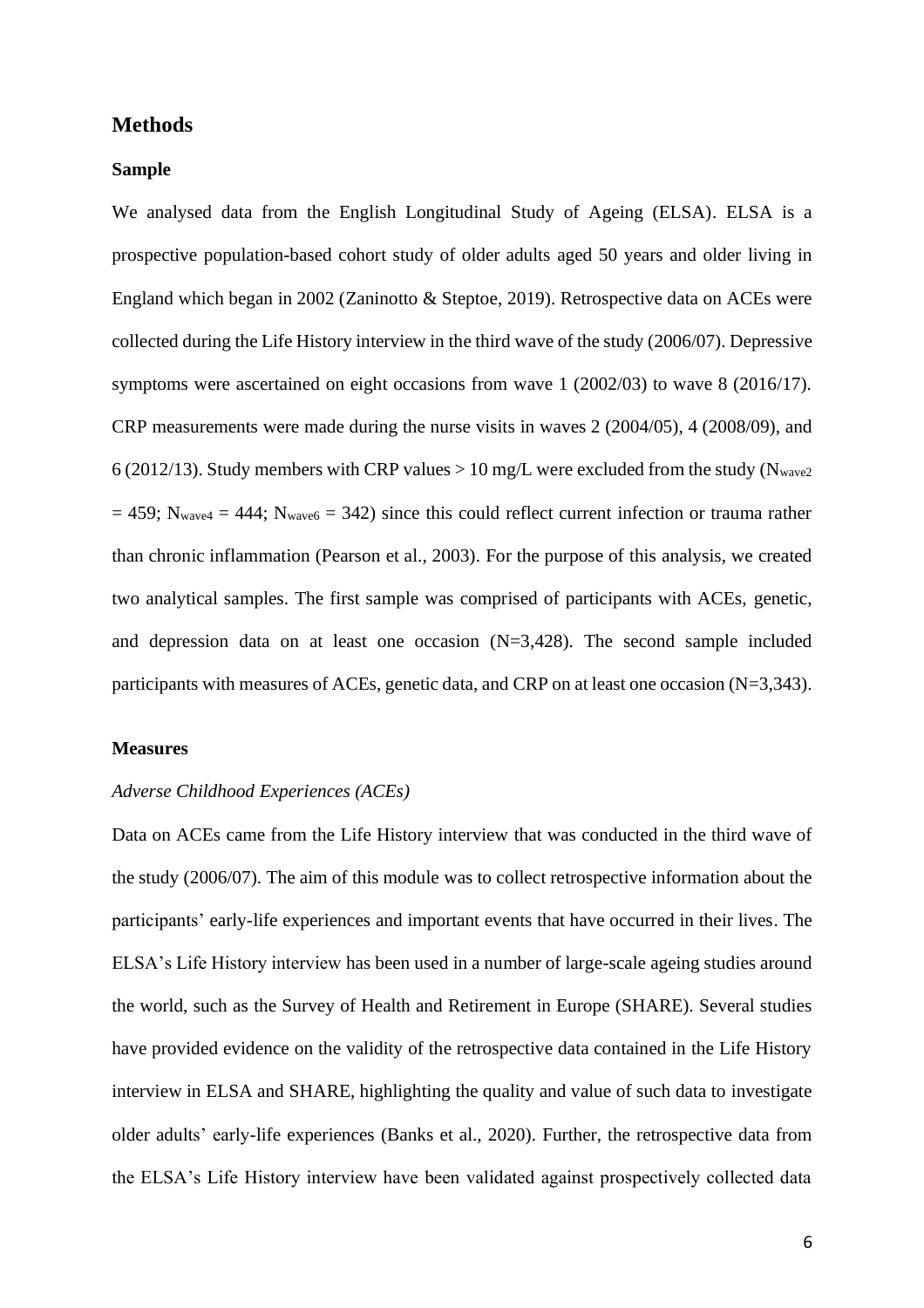from the National Child Development Study (Jivraj et al., 2020). ACEs inventories similar to that included in the ELSA's Life History interview have also been used in the Health and Retirement Study and the Midlife in the US Study, and they have been shown to have good validity in these populations (Crosswell et al., 2020; Danielson & Sanders, 2018). In ELSA, numerous studies have used the ACEs data included in our analysis in order to assess the associations of ACEs with various adult outcomes, including cancer risk (Demakakos et al., 2018), risk of miscarriage (Demakakos et al., 2020), menopause (Demakakos et al., 2019), mortality risk (Demakakos et al., 2016), stress-related biomarkers (Iob et al., 2019), cognitive decline (O'Shea et al., 2021), and risk of homelessness (Demakakos et al., 2020). Further details about the Life History interview and the specific questions included in the questionnaire can be found in the related User Guide (Ward et al., 2009).

From the questions available in the Life History interview, we selected those items representing early-life experiences that are likely to require significant adaptation from the developing child, and that might be important in predicting long-term health and well-being outcomes. This process was informed by the definition of ACEs proposed by McLaughlin and colleagues (McLaughlin, 2016), and by earlier work in this and other cohorts as outlined above. We considered twelve different types of ACEs experienced up to the age of 16 years, namely: sexual abuse, physical assault, physical abuse from parents, parent arguments, parent mental illness or substance abuse, parent separation or divorce, maternal bonding, paternal bonding, separation from mother for more than six months, parent death, foster care or adoption, and institutionalisation. For all items, except parental bonding, participants reported whether or not they ever experienced that particular event during childhood. Child-parent relationships were assessed using the seven-item Parental Bonding Instrument (PBI) (Parker et al., 1979). This questionnaire is designed to retrospectively assess adults' perceptions of their parents'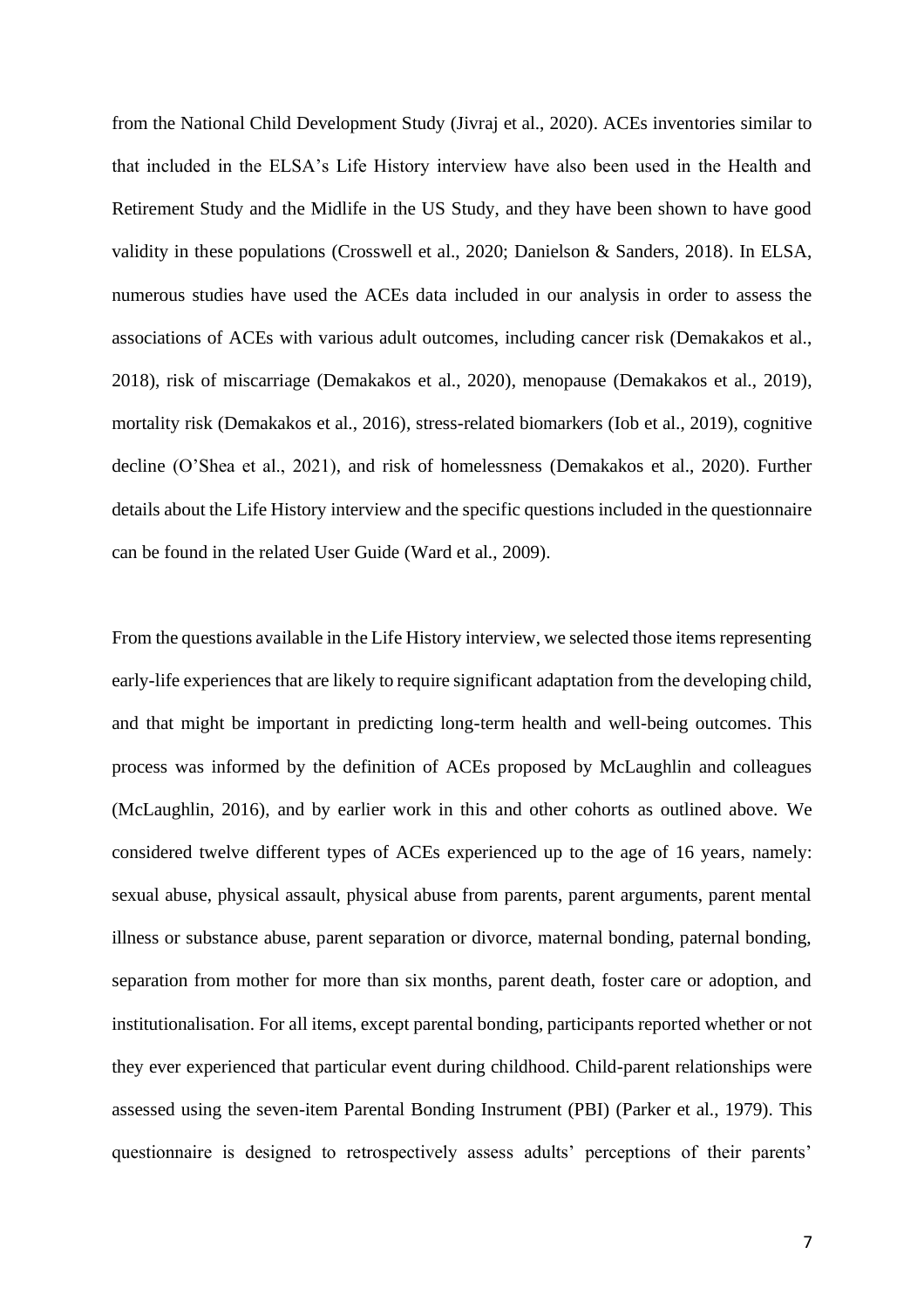parenting styles. Total bonding scores were calculated separately for each parent figure and ranged from zero (highest bonding) to seven (lowest bonding). Following the approach used in an earlier ACEs study in the ELSA cohort (Iob et al., 2019), we derived two binary measures of low maternal/paternal bonding using a total score  $\geq 3$  (i.e. upper quintile). In the analysis, we compared two different ways of operationalising ACEs. First, we created a cumulative risk score indicating the total number of ACEs reported by the participant. Second, we examined the role of distinct dimensions of ACEs, which were identified in our previous dimensional analysis of ACEs in ELSA (Iob et al., 2019). These were: Threat (sexual abuse, physical assault, physical abuse from parents), Household Dysfunction (parent arguments, parent mental illness or substance abuse, parent separation or divorce), Low Parental Bonding (poor maternal and paternal bonding), and Loss experiences (separation from mother for more than six months, parent death, foster care or adoption, and institutionalisation). Each dimension was indexed by a dichotomous score representing the presence or absence of at least one type of ACE included in that dimension.

### *Depressive symptoms*

Depressive symptoms were assessed on eight occasions using the 8-item Centre for Epidemiological Studies Depression (CESD-8) scale (Radloff, 1977). At each wave, we calculated the total CESD-8 score representing the overall number of depressive symptoms reported by the participant. The CESD-8 is a validated scale for the assessment of depression in large-scale studies, which has been widely employed in studies of late life depression (e.g.White et al., 2016; Zivin et al., 2010). It also has good psychometric properties for use in these populations (Andresen et al., 1994; Karim et al., 2015), and comparable psychometric properties to the full 20-item CESD (Radloff, 1977; Turvey et al., 1999). A cut-off of 3 or more symptoms is typically used to identify cases of depression. This cut-off was validated against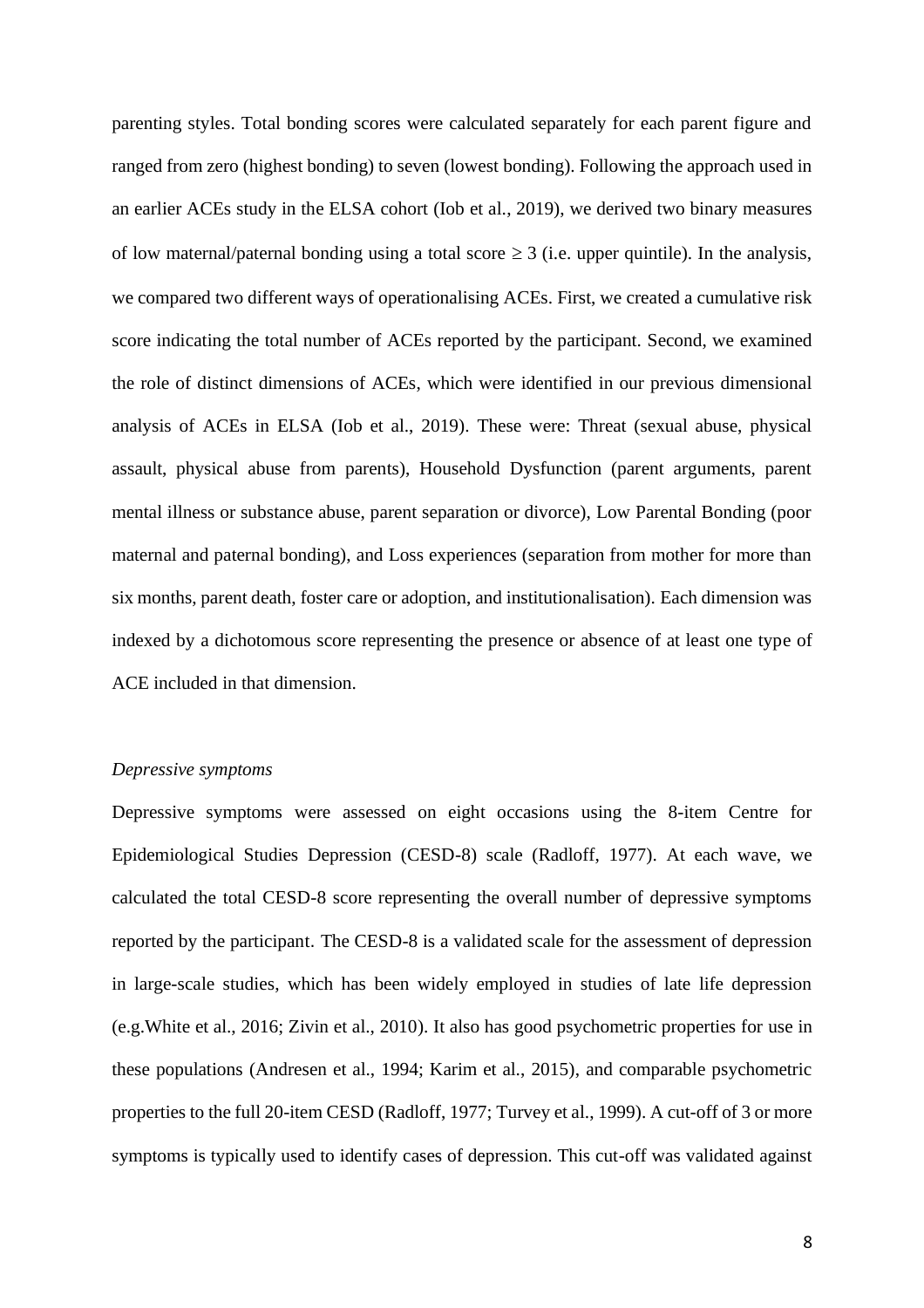standardised psychiatric interviews in older populations (Turvey et al., 1999). For the purpose of the present analysis, we used the CESD-8 total scores from the eight time points to derive group-based trajectories of depressive symptoms over time (see Statistical Analyses).

#### *C-reactive Protein*

As detailed elsewhere (Iob et al., 2020), blood samples for the assessment of CRP were collected by study nurses from participants in their own homes across the country. After collection, the blood samples were sent to the Department of Clinical Biochemistry at the Royal Victoria Infirmary in Newcastle (UK), and they were frozen for long-term storage. It took up to two days for the samples to reach the laboratory. Nevertheless, previous studies have provided evidence for the stability of CRP concentrations in blood, both when the blood samples are temporarily stored at room temperature (e.g. 48 hours) and when they are frozen for a prolonged time period (e.g. 11 years) (Aziz et al., 2003; Doumatey et al., 2014; Sugden et al., 2015). Plasma concentrations of CRP were assayed using the N Latex CRP mono Immunoassay on the Behring Nephelometer II Analyser. In the analysis, we used two different CRP outcomes: 1) a binary score indicating high CRP levels (i.e.  $\geq$ 3 mg/L) (Pearson et al., 2003) at wave 4 (high CRP w4); 2) an ordinal variable for chronic inflammation representing repeated exposure to high CRP across waves 2, 4, and 6 (i.e. high CRP on zero, one, two, or three occasions) (high CRP  $w2-6$ ). Due to the limited number of data points available (3 waves) and low between-individuals variation in CRP levels over time, an ordinal variable indicating repeated exposure to high CRP was better suited than group-based trajectories to measure chronic inflammation.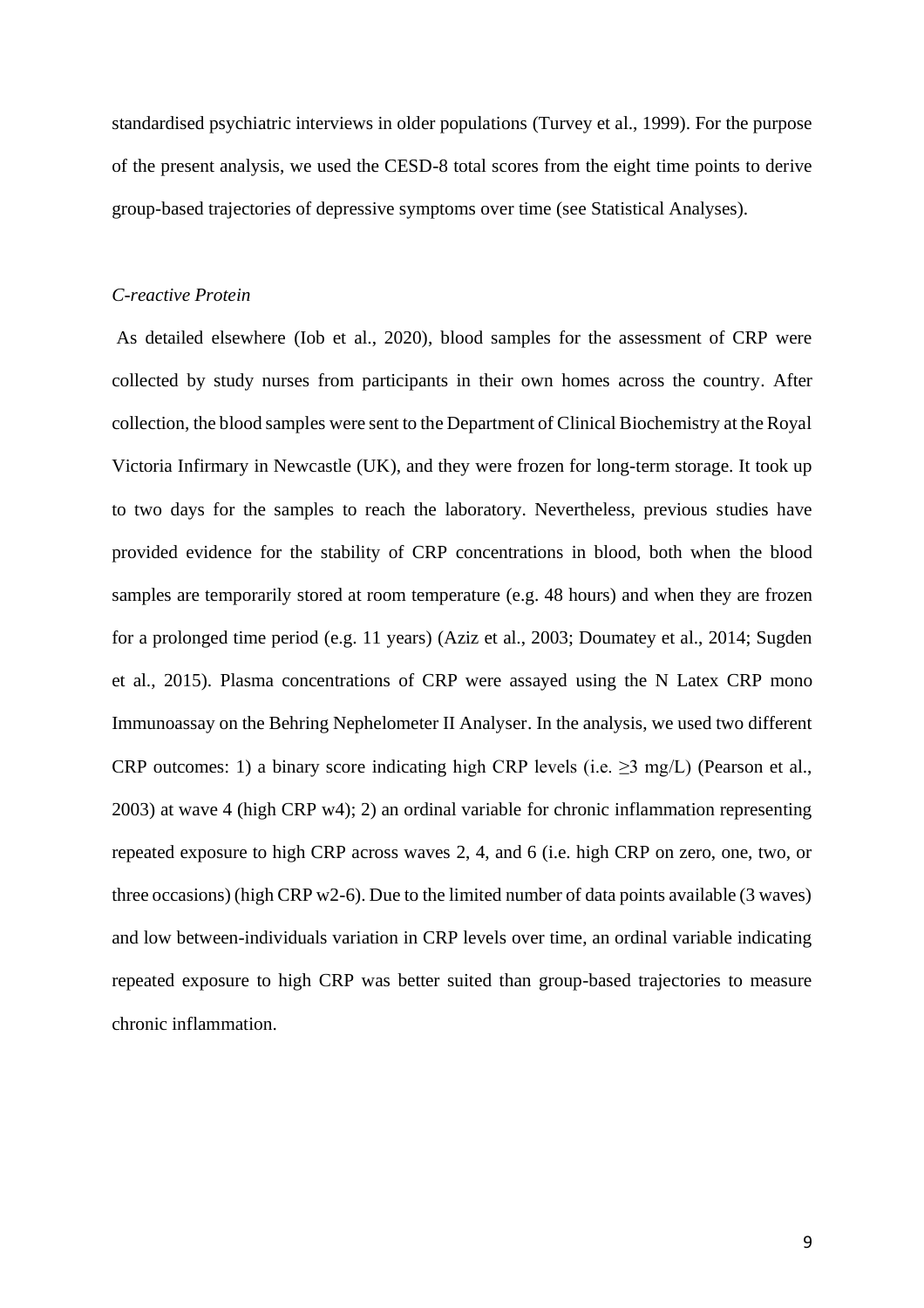#### *Polygenic scores (PGSs)*

PGSs of Major Depressive Disorder (MDD-PGS) and CRP (CRP-PGS) were constructed using summary statistics from large GWAS meta-analyses of MDD (Howard et al., 2019) and CRP (Ligthart et al., 2018) with PLINK and PRSice software. We used a single p-value threshold of 1 for both PGSs in order to limit multiple testing, while maximising their potential predictive ability [further details in sMethods, Supplementary Information (SI)].

#### *Covariates*

All statistical analyses were adjusted for covariates selected based on previous studies in the field and through the use of directed acyclic graphs (DAGs; SI, sFigure 1-2). These included: sex, age, childhood socioeconomic factors, use of anti-inflammatory or antihypertensive drugs (CRP models), and antidepressants (depression models). In addition, we controlled for population stratification by including 5 principal components (PCs). The measurement and coding of the covariates are described in the SI (sMethods).

# **Statistical Analyses**

Group-based trajectories of depressive symptoms were estimated using latent growth mixture (LGM) modelling. Multinomial logistic regression models were then fitted to examine the associations of ACEs and PGSs with the depression trajectories. Logistic regression (high CRP w4) and ordinal logistic regression (high CRP w2-6) analyses were employed to investigate the associations of the risk factors with CRP. For each outcome, we tested two different models: Model 1 – G+E additive effects of ACEs total score/ dimensions, MDD-PGS, and CRP-PGS adjusted for all covariates; Model 2 – GxE multiplicative interaction effects of ACEs total score/dimensions with MDD-PGS and CRP-PGS adjusted for all covariates. Missing data on ACEs, outcome variables, and covariates were estimated using multiple imputation by chained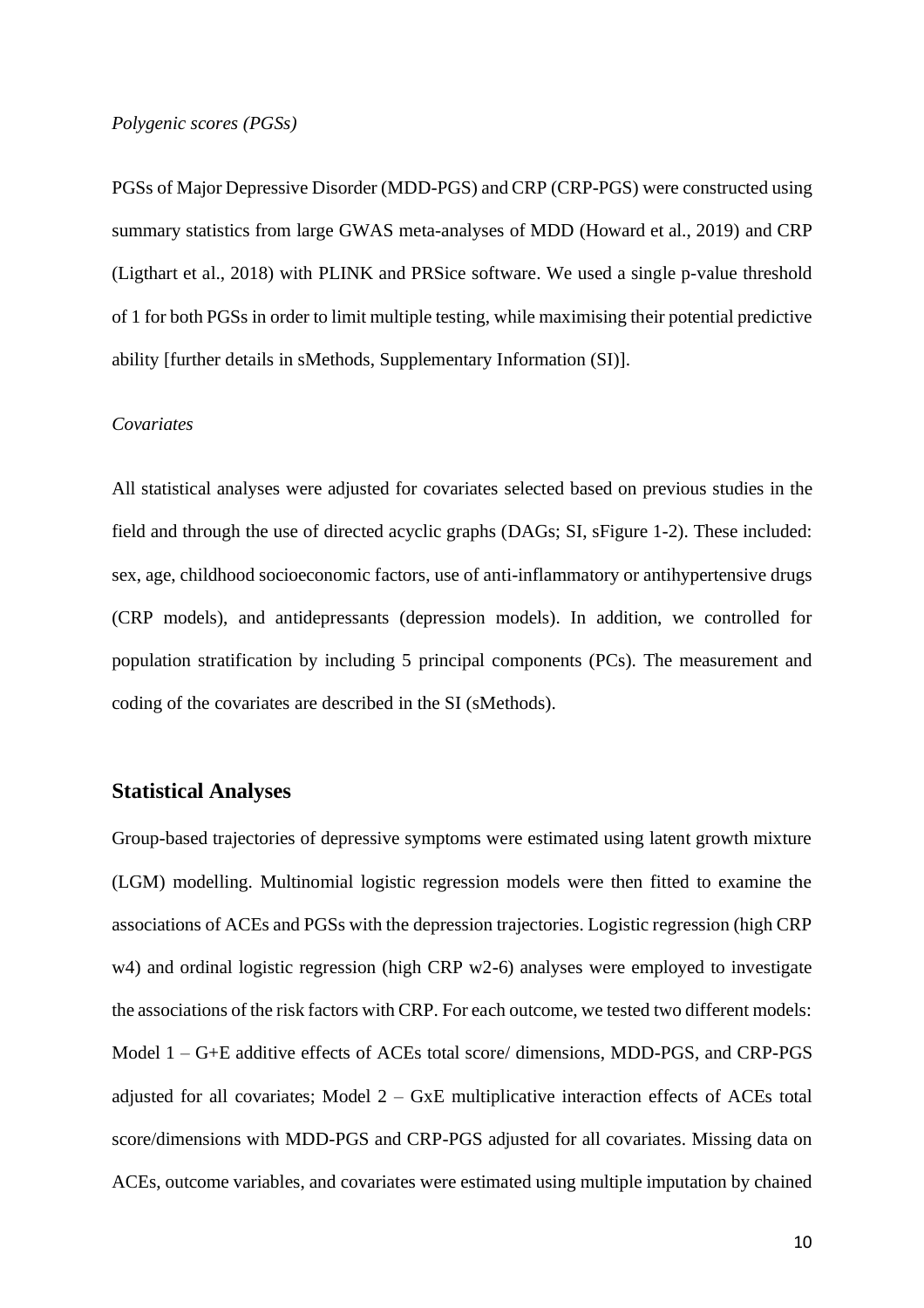equations (MICE) under the missing at random (MAR) assumption. Further details about the LGM and MICE analyses can be found in the SI (sMethods). We carried out several sensitivity analyses to assess the robustness of the results. First, we calculated E-values and least extreme confidence limits for all significant associations of ACEs and PGSs. This enabled to determine the minimum strength of the association on the risk ratio scale that an unmeasured confounder should have with both the exposure and the outcome to fully explain their relationship (VanderWeele & Ding, 2017). Second, we estimated all associations tested in the main analysis without adjustment for antidepressants and CRP-related medications to understand the influence of these variables. Third, we calculated interaction effects between ACEs and PGSs on the additive scale to measure the extent to which the effect of the two risk factors together exceeded the effect of each factor considered individually (VanderWeele & Knol, 2014). Fourth, we reran all models presented in the main imputed data analysis using the samples of participants with complete data on all variables. Fifth, we examined differences in the characteristics of ELSA participants included in the analytical samples versus those excluded owing to attrition and/or nonresponse, as well as differences between the participants of the analytical samples with and without missing data on key variables. Lastly, in line with recent recommendations for best practices in the analysis of inflammatory biomarkers, we assessed if the associations of ACEs and PGSs with CRP differed according to whether CRP values  $> 10$ mg/L were excluded or included in the analysis (Mac Giollabhui et al., 2020). Data management, MI, and regression analyses were performed in Rstudio 3.4.4. LGM modelling was conducted in Mplus 7. Additive interaction effects were estimated using STATA 16.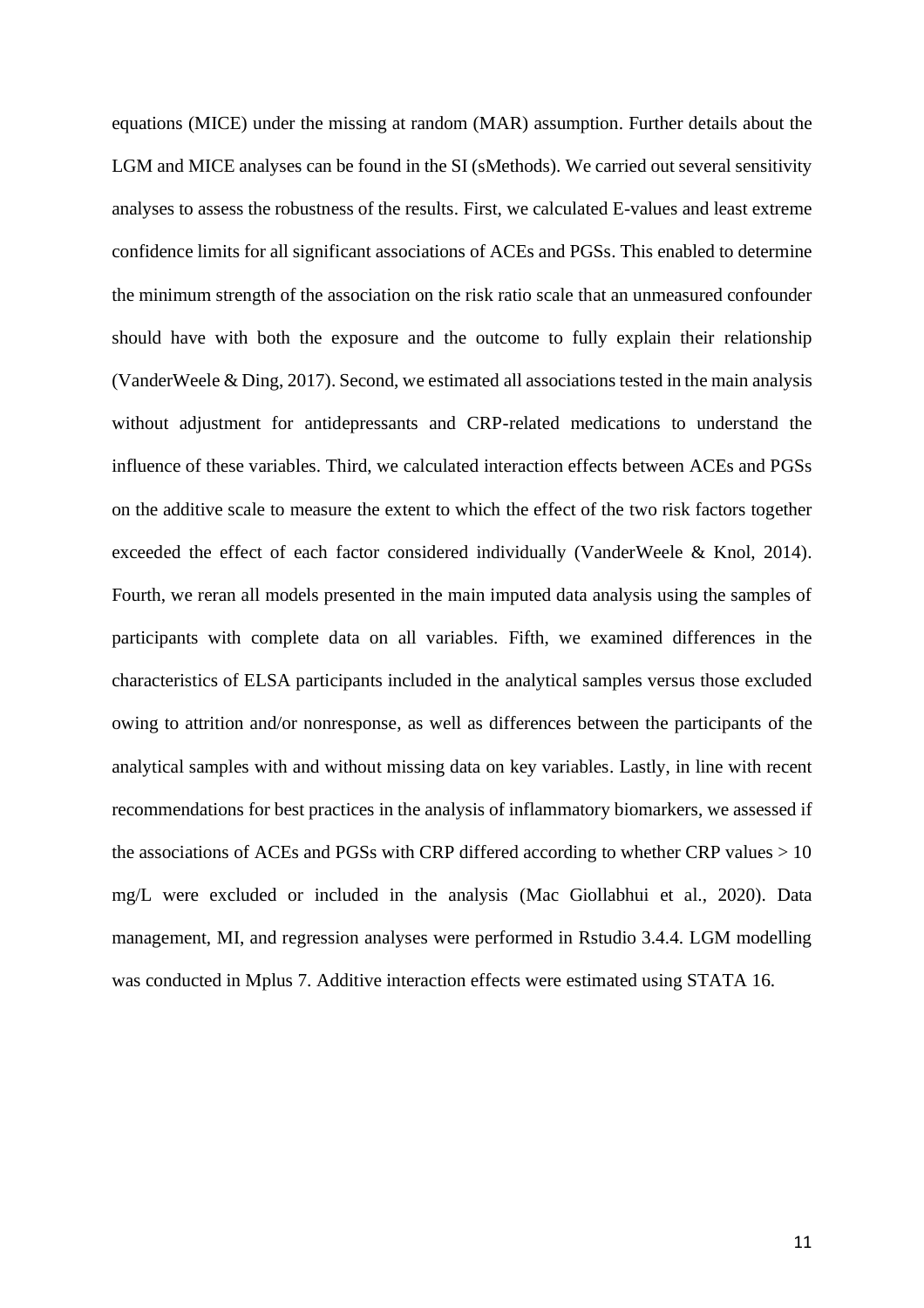## **Results**

### **Descriptive statistics**

The characteristics of the study participants in the observed and imputed data are provided in sTable 1 (SI). The average age was 70 years (55% female). There was a higher proportion of participants in the highest compared with the lowest wealth quintiles. Nevertheless, people from lower socioeconomic backgrounds were well represented in the sample; the poorest wealth groups (i.e.1st and 2nd quintile) included 33% of the participants, and 44% of the sample had experienced at least one type of socioeconomic adversity during childhood. The mean number of depressive symptoms in the sample was generally low at all waves but ranged across the full spectrum from zero to eight. At wave 6, 19% of men and 31% of women had clinically significant depressive symptoms (CESD-8 score  $\geq$  3) or were taking antidepressants. This is consistent with the estimated prevalence of depression among older adults in the UK (i.e. 22% in men and 28% in women) (Royal College of Psychiatrists, 2018). 28% of the sample had high CRP levels (i.e.  $\geq 3$  mg/L) at wave 4, and 12% of the sample had high CRP levels at all three waves. Regarding the prevalence of ACEs, around 50% of the sample had at least one ACE, 24% reported 1 ACE, 13% reported 2 ACEs, 8% reported 3 ACEs, and another 6% reported 4 or more ACEs. The prevalence of the cumulative ACEs score and of individual adversities in the sample (both reported in sTable 1) was broadly similar to that found in other representative samples of adults living in England (Hughes et al., 2020). The prevalence of certain individual adversities was lower in our sample than in the original ACEs study based at Kaiser Permanente's Health Appraisal Clinic in San Diego (Felitti et al., 1998), but both studies show a similar cumulative prevalence of ACEs (e.g. in the Kaiser Permanente ACEs study, 52% of the respondents experienced at least one ACE, and 6.2% experienced four or more ACEs). The observed and imputed values were similar, indicating that the multiple imputation of missing values was conducted appropriately. The MDD and CRP PGSs were not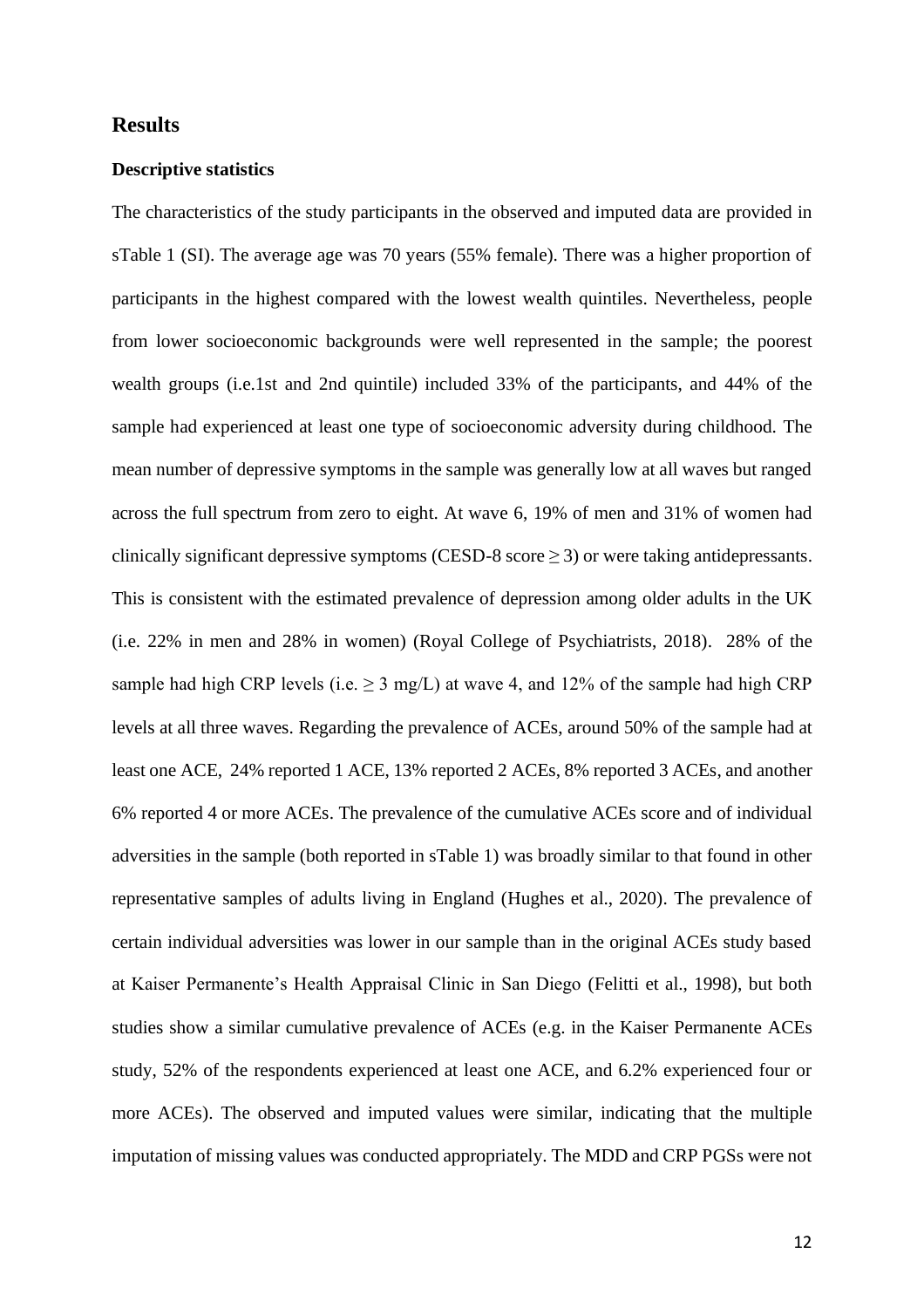significantly correlated in either analytical sample (Depression sample: r=-0.021, p=.213; CRP sample: r=-0.021, p=.202).

# **Depressive symptoms: G+E Additive and GxE Multiplicative Interaction Effects of ACEs and PGSs**

Three depressive-symptom trajectories were identified (see SI, sMethods). The mean estimated trajectory for each class is illustrated in Figure 1. The G+E additive and GxE multiplicative interaction effects of ACEs and PGSs on the depressive-symptom trajectories are illustrated in Figure 2 and reported in sTable 2 (SI). The adjusted odds ratios (OR) represent the Moderate or High depressive-symptom trajectory compared with the Low trajectory. In relation to the G+E additive effects, MDD-PGS was positively associated with the Moderate and High depression trajectories (ORModerateTrajectory=1.17[1.08;1.27]; ORHighTrajectory=1.47[1.28;1.70]), independently of ACEs, CRP-PGS, and other covariates. CRP-PGS was not associated with depressive symptoms. The ACEs total score was positively associated with the Moderate and High depressive-symptom trajectories independently of PGSs and other covariates (ORModerateTrajectory=1.17[1.09;1.25];ORHighTrajectory=1.44[1.30;1.60]). All ACEs dimensions were positively related to depressive symptoms. The GxE models revealed positive multiplicative interaction effects of MDD-PGS with the ACEs total score and with each ACEs dimension on both Moderate and High depressive-symptom trajectories, although the interaction with Threat was not significant. GxE multiplicative interactions between CRP-PGS and ACEs were smaller and not significantly related to depression (Figure 2 and Figure 4a; sTable 2 for full statistical results).

## **CRP: G+E Additive and GxE Multiplicative Interaction Effects of ACEs and PGSs**

The G+E additive and GxE multiplicative interaction effects of ACEs and PGSs on repeated exposure to high CRP across waves 2, 4, and 6 are illustrated in Figure 3 and reported in sTable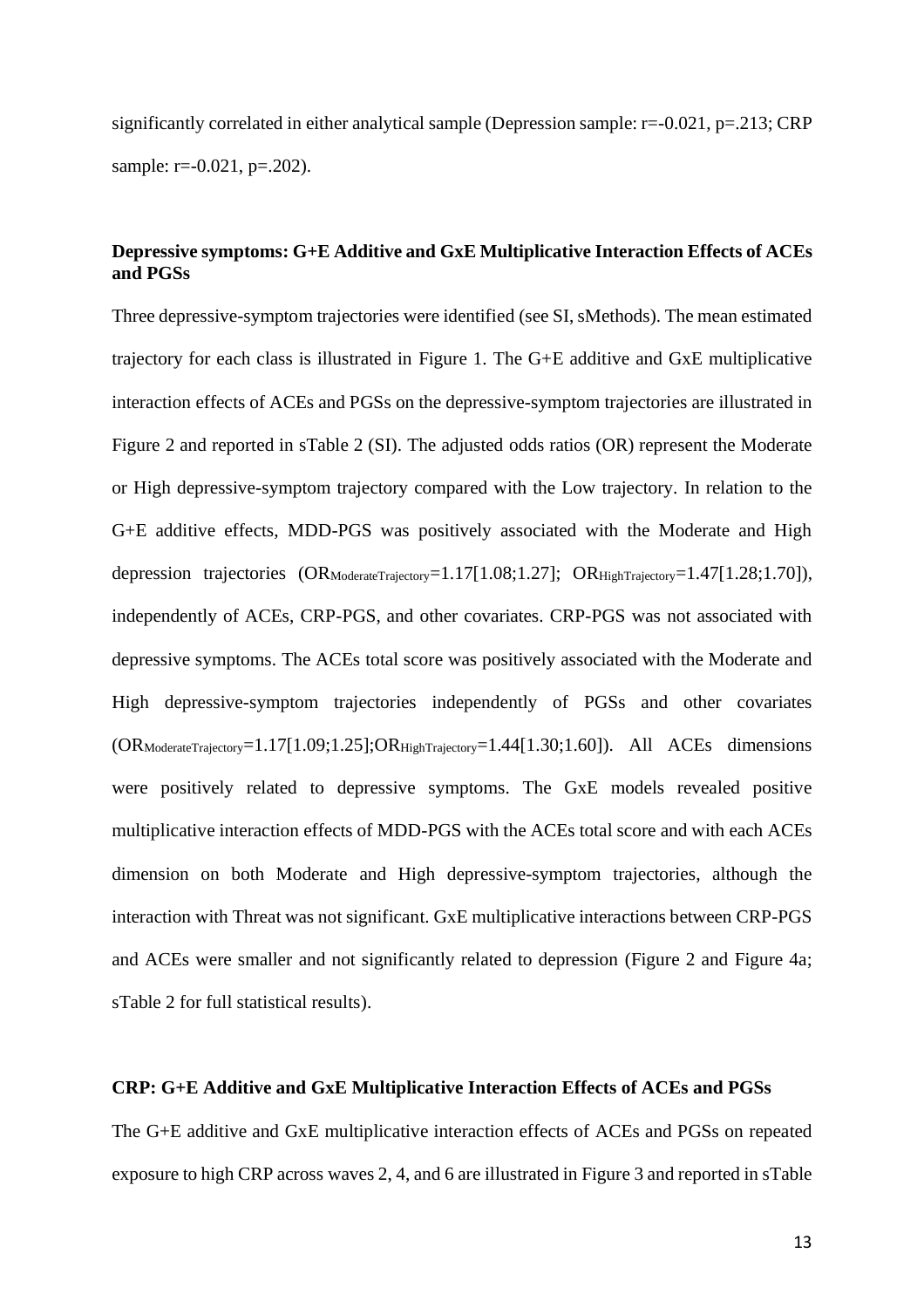3 (SI). The adjusted odds ratios (OR) represent the likelihood of high CRP levels. In the G+E models, CRP-PGS was positively associated with the risk of repeated exposure to high CRP w2-6 (OR=1.04[1.03;1.06]), independently of ACEs, MDD-PGS, and other covariates. MDD-PGS was also positively associated with CRP (OR=1.03[1.01;1.04]). The ACEs total score was positively related to CRP independently of PGSs and other covariates (OR=1.08[1.07;1.09]). All ACEs dimensions were associated with increased CRP levels.

The GxE multiplicative models indicated positive multiplicative interaction effects between the ACEs total score and CRP-PGS on repeated exposure to high CRP (OR=1.02[1.01;1.03]) (Figure 3, Figure 4b). Threat exhibited the largest interactions with CRP-PGS (OR=1.11[1.05;1.17]) (Figure 4c). Interaction effects of Loss (Figure 4d) and Household Dysfunction with CRP-PGS were smaller and nonsignificant. For the GxE effects involving MDD-PGS, we found opposite associations among different ACEs dimensions. Specifically, there was a positive interaction with Low Parental Bonding  $(OR=1.01[1.01;1.02])$  and Household Dysfunction on high CRP w2-6 (OR=1.05[1.02;1.09]). In contrast, the interaction effect with Loss was negatively related to CRP (OR= $0.88[0.85;0.91]$ ). Lastly, we tested G+E additive and GxE interactive associations of ACEs and PGSs with high CRP at wave 4, which revealed very similar results (sTable 3 for full statistical results).

### **Effect sizes and predicted probabilities**

To better understand the substantive significance of the results, we have also calculated the effect size of the odds ratios (Chinn, 2000) and the predicted probabilities of the outcomes according to different values of the risk factors. For depressive symptoms, the effect size of the associations with ACEs and MDD-PGS ranged from small to moderate (moderate depression trajectory:  $0.04 - 0.12$ ; high depression trajectory:  $0.09 - 0.26$ ). The ACEs cumulative score and MDD-PGS had a similar association with depressive symptoms. However, the magnitude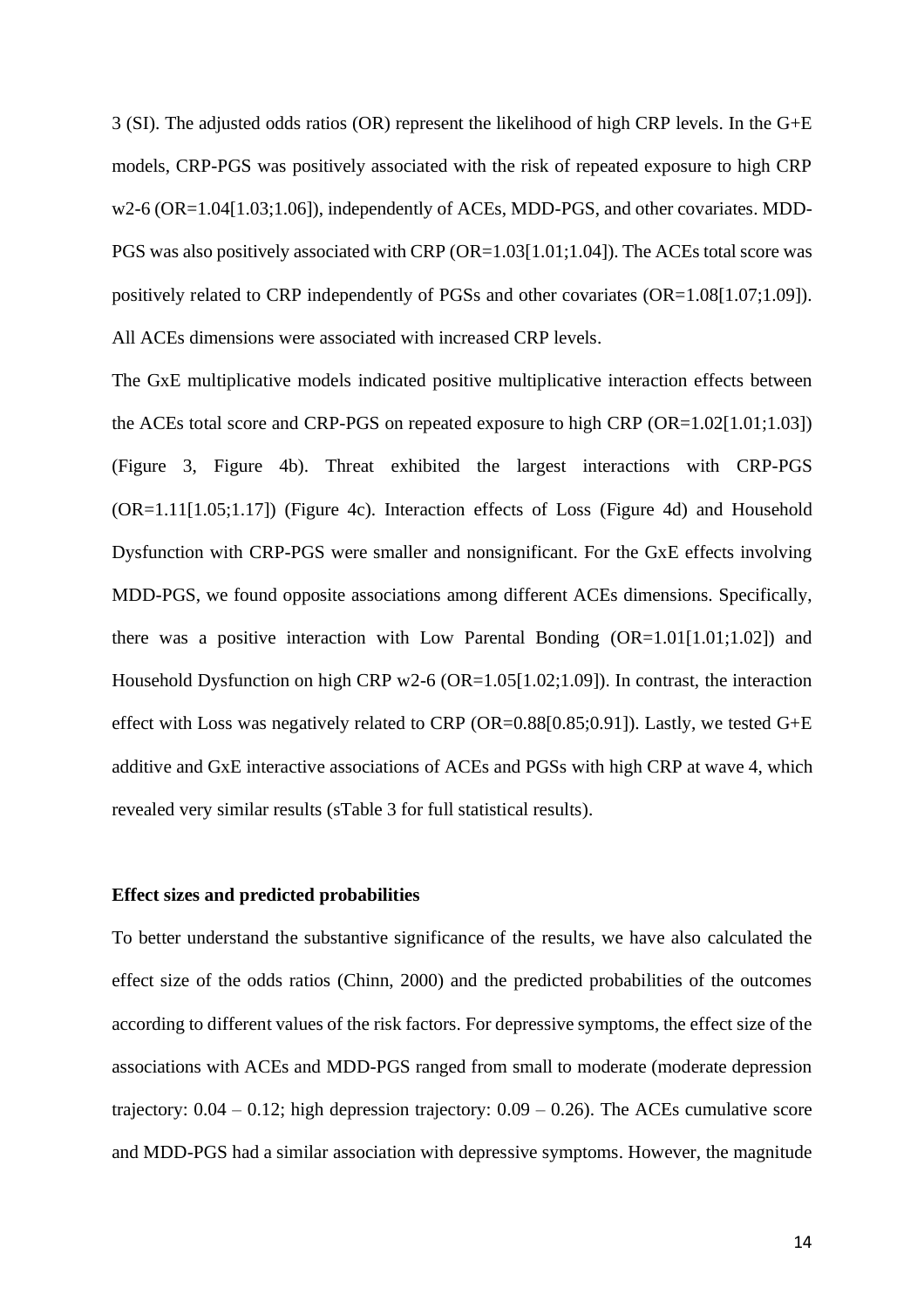of the association with ACEs was more than twice as large as that with MDD-PGS when considering specific ACEs dimensions, such as Threat and Household Dysfunction (sTable 2). The predicted probabilities further showed that, when MDD-PGS increased from low  $(10<sup>th</sup>$ percentile) to high (90th percentile), the probability of high depressive symptoms increased by 4 percentage points in men and 11 percentage points in women. In addition, when the ACEs total score increased from 0 to 4 ACEs, the probability of high depressive symptoms increased by 10 percentage points in men and 23 percentage points in women. But the largest increase in the probability of high depressive symptoms was found when accounting for the interaction between ACEs and MDD-PGS. Compared with an individual who had low MDD-PGS and 0 ACEs, the probability of high depressive symptoms for an individual with high MDD-PGS and 4 ACEs was 23 percentage points higher in men and 44 percentage points higher in women (sTable 4). Regarding CRP, the effect size of the associations of ACEs and PGSs with repeated exposure to high CRP levels was very small  $(0.01 - 0.04)$  (sTable 3). This was also mirrored by the predicted probabilities. For both women and men, the probability of high CRP levels only increased by 2 percentage points when CRP-PGS increased from low to high, and by 4 percentage points when the total number of ACEs increased from 0 to 4. The interaction between ACEs and CRP-PGS had little impact on the risk of high CRP levels. For instance, the probability of high CRP levels for an individual with high CRP-PGS and one or more adversities related to Threat was 14 percentage points higher in men and 12 percentage points higher in women, compared with an individual who had low CRP-PGS and no Threat experiences. The increase in the predicted probability of high CRP was even lower when considering the interaction with the cumulative ACEs score (5% in men and 6% in women) (sTable 4).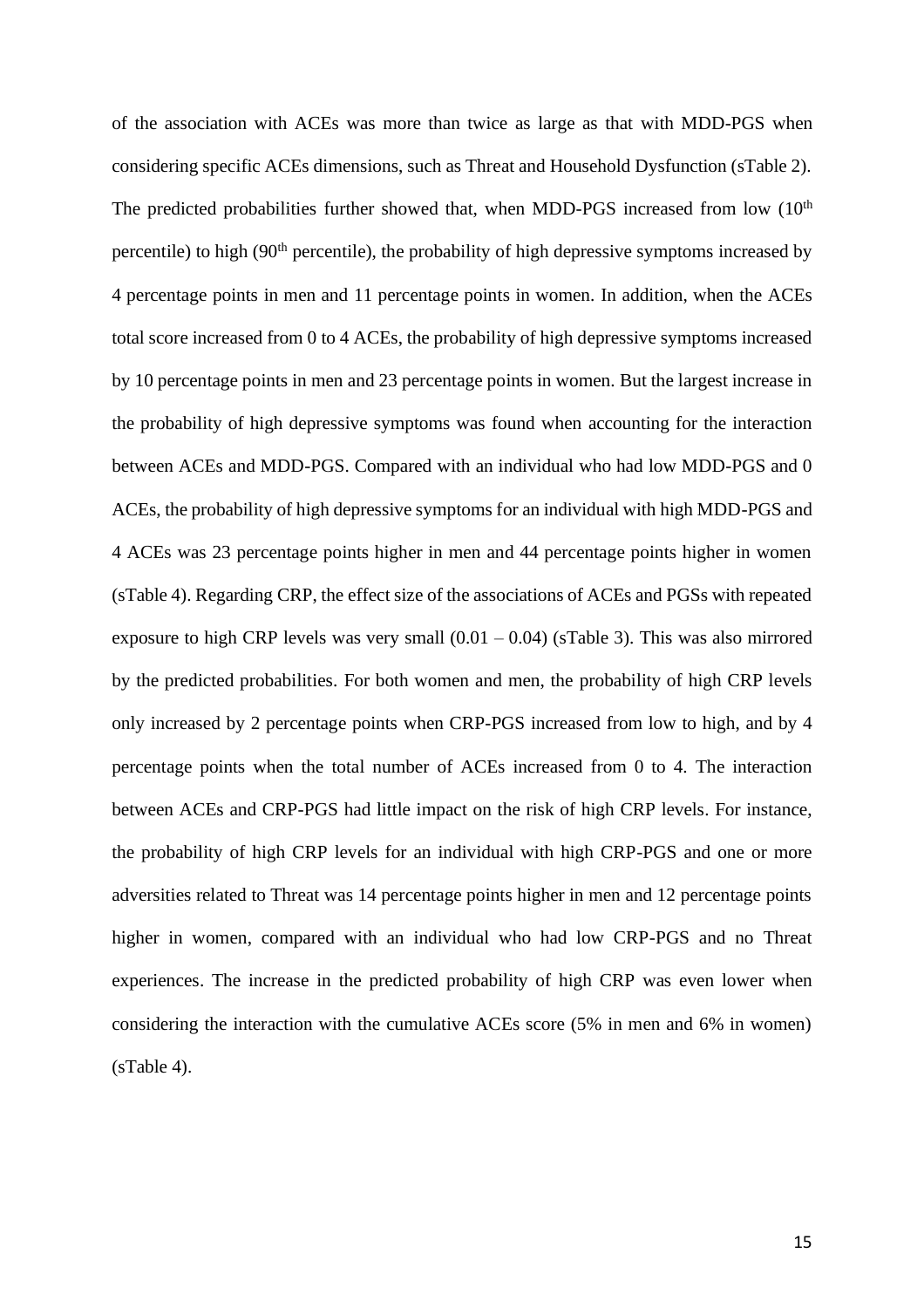### **Sensitivity Analyses**

The additive interaction effects (sTable 6, SI) mirrored those found in the multiplicative interaction analysis (sTable 2, sTable 3, SI). In addition, we found a positive additive interaction effect between cumulative exposure to ACEs and CRP-PGS on high depressive symptoms, which was not present on the multiplicative scale. The results of the other sensitivity analyses were also broadly consistent with those of the main imputed data analysis (see SI, sResults for further details).

# **Discussion**

To our knowledge this is the first study to assess the additive and interactive associations of ACEs and PGSs of MDD and CRP with trajectories of depressive symptoms and repeated exposure to high CRP over a 14-year period in a large population-based sample of older adults. Our analysis revealed several important findings. First, all types of ACEs and MDD polygenic risk were both associated with elevated trajectories of depressive symptoms and increased CRP levels, whereas CRP polygenic risk was only related to CRP. Second, GxE analyses provided evidence for the interplay between ACEs and genetic vulnerability in line with the diathesisstress model. In particular, the association between cumulative exposure to ACEs and elevated depressive symptoms was larger among participants at higher MDD polygenic risk, with similar interactions across all ACEs dimensions. ACEs cumulative exposure was also more strongly related to CRP in participants at higher CRP polygenic risk. However, these GxE interactions on CRP differed across distinct ACEs dimensions (see 'Findings regarding CRP').

### **Findings regarding depressive symptoms**

Depression polygenic risk and cumulative exposure to ACEs were both associated with moderate and high trajectories of depressive symptoms in later life. These results are consistent with previous studies showing that PGSs of MDD were associated with depressive symptoms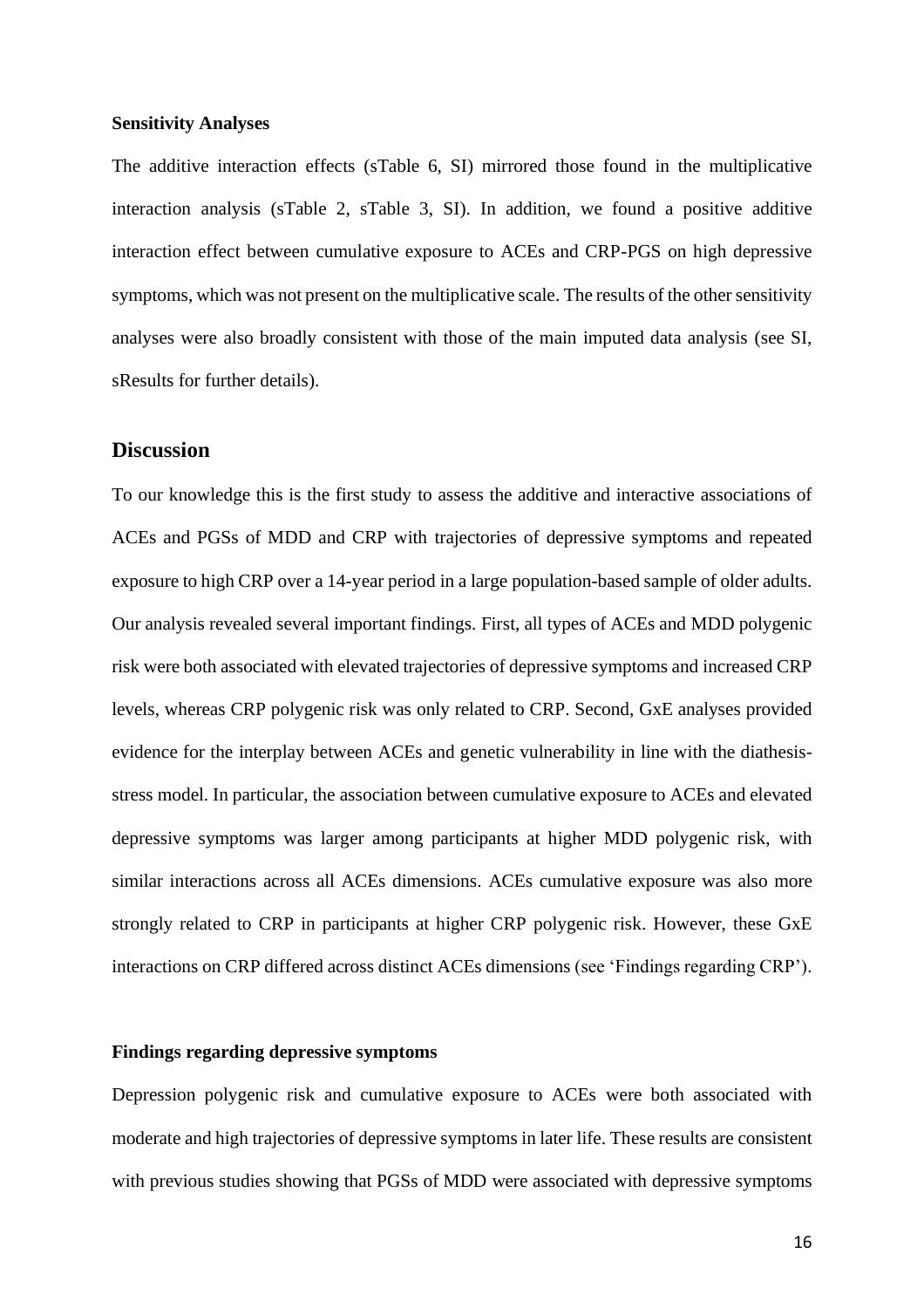and clinical diagnosis of depression in young people and adults (Halldorsdottir et al., 2019; Milaneschi et al., 2016). Likewise, several studies have suggested that early-life stress may increase the risk of depression during adulthood (Hughes et al., 2017). Our analysis extends this body of evidence by showing that both ACEs and MDD-PGS were independently related to individual differences in depressive symptoms and their persistence over time. The results further demonstrated that the interaction between ACEs and MDD-PGS (both on the multiplicative and additive scale) was predictive of moderate and elevated depressivesymptom trajectories, with similar GxE effects for all ACEs dimensions. Hence, the relationship of ACEs with persistently high levels of depressive symptoms was stronger in people with a high genetic vulnerability for depression. The effect size of the associations of ACEs and MDD-PGS with depressive symptoms ranged from small to moderate. But the interaction between these two risk factors had a substantial impact on the risk of depression  $(23\% - 43\%)$  increased risk). These findings are particularly important to better understand the mechanisms underlying the aetiology of depression. Specifically, they suggest that the role of ACEs in the development of depression might differ according to the individual's genetic makeup, and that people with ACEs and a high genetic predisposition could be at greatest risk of developing depression. Previous studies examining the interplay between depression PGSs and stress exposure have been inconclusive. A number of studies reported positive or negative interaction effects (Colodro-Conde et al., 2018; Mullins et al., 2016). Others found evidence for additive but not interactive effects (Lehto et al., 2020; Peyrot et al., 2018), which would suggest that ACEs and polygenic risk are two independent risk factors for depression. Possible reasons for these discrepant results could lie in the use of GWASs with low statistical power or in the measurement of stress exposure. In contrast with observational evidence indicating that elevated inflammation may contribute to the pathogenesis of depression (Haapakoski et al., 2015), our results did not provide support for the independent or multiplicative interactive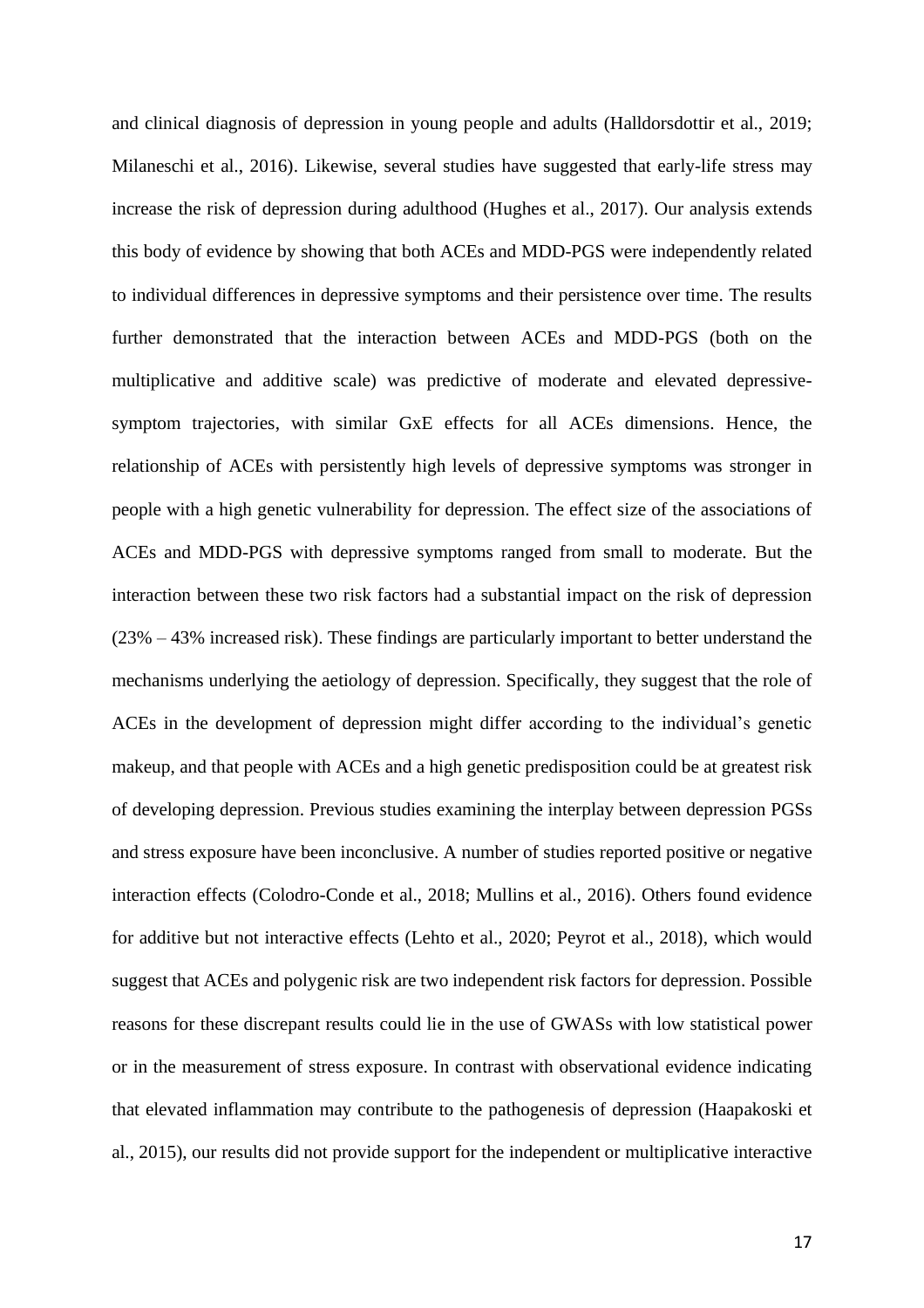associations of CRP polygenic risk with depressive symptoms. However, our sensitivity analysis revealed a positive interaction effect on the additive scale between CRP-PGS and cumulative exposure to ACEs on depressive symptoms. The latter suggests that polygenic susceptibility to inflammation might increase the risk of depression only among participants with ACEs.

#### **Findings regarding CRP**

Our study is the first to investigate interaction effects between ACEs and PGSs of CRP and MDD on systemic levels of CRP. The results presented here indicated that both PGSs independently predicted elevated CRP levels. This result is in line with observational evidence suggesting that the relationship between inflammation and depression might be bidirectional (Lamers et al., 2019), ACEs were related to increased CRP levels independently of PGSs. This provides further support for the long-term association of early-life stress with elevated inflammation in adults (Baumeister et al., 2015). Earlier GxE analyses of inflammation showed that the interaction of specific genetic variants linked to CRP with childhood maltreatment was related to increased CRP concentrations (Cicchetti et al., 2015). In our study, CRP polygenic risk interacted with ACEs cumulative exposure to increase the likelihood of elevated CRP levels. The interaction of ACEs cumulative exposure with MDD-PGS was unrelated to CRP. However, we found differential associations among distinct dimensions of ACEs. For instance, Threat was more strongly associated with inflammation among participants with higher CRP PGS. In contrast, Loss predicted increased CRP levels regardless of the individual's genetic vulnerability to inflammation or even when genetic vulnerability to MDD was low. Similar interaction effects were also present on the additive scale. Thus, certain types of ACEs such as Loss experiences might be linked to inflammation regardless of the individual's genetic vulnerability. This finding is consistent with previous work in this and other cohorts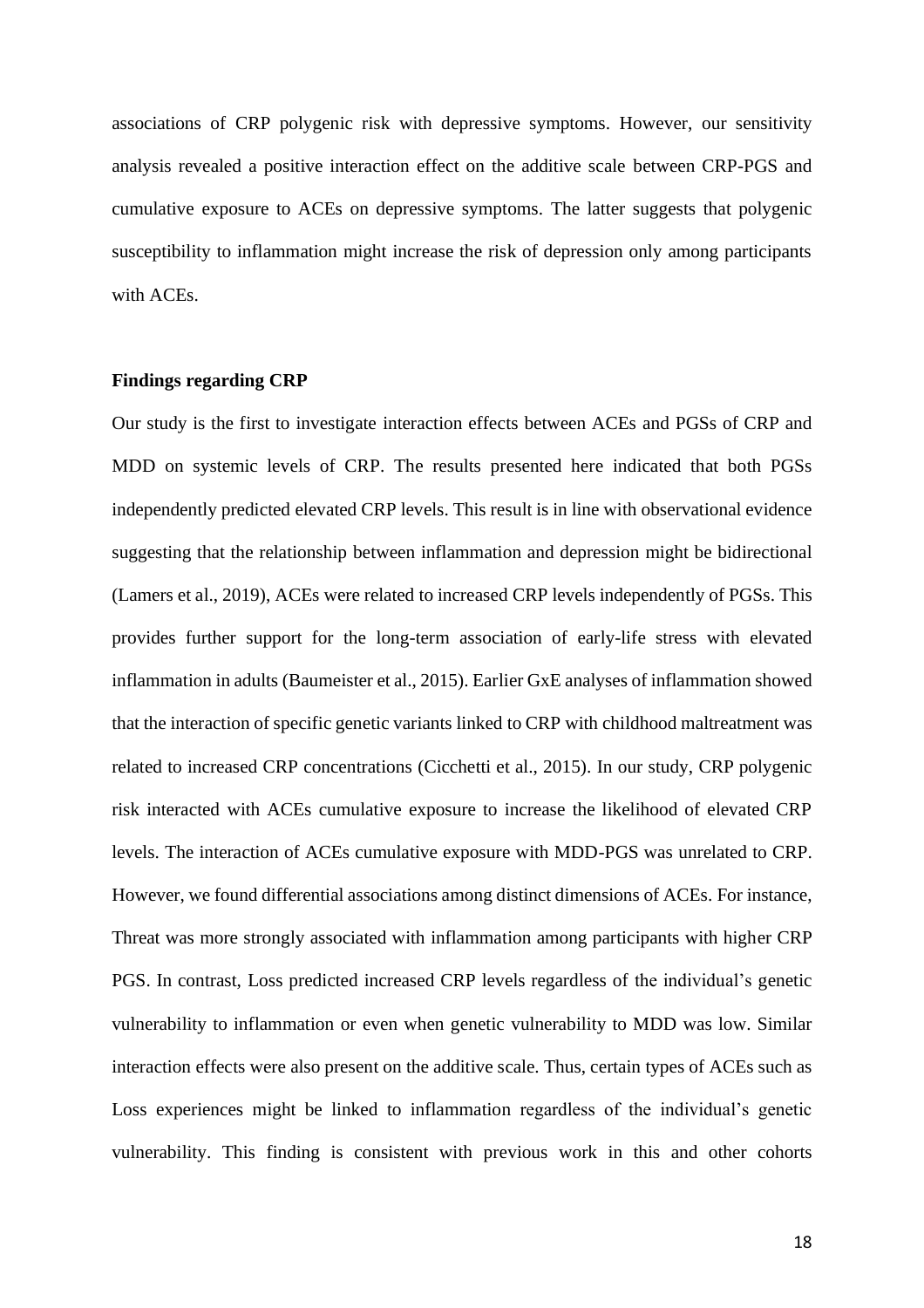highlighting the importance of parental loss for chronic inflammation (Iob et al., 2019; Lacey et al., 2020). However, it is important to note that the effect size of the associations of ACEs and PGSs with CRP levels was only small, and the interaction between CRP-PGS and ACEs had little impact on the risk of high CRP levels. This suggests that the clinical significance of the findings regarding CRP could be limited.

### **Strengths and Limitations**

This study benefitted from its use of a large, nationally representative sample of older adults, PGSs of CRP and MDD calculated using large GWAS meta-analyses, repeated measures of depressive symptoms and inflammation, and interaction effects examined on both multiplicative and additive scales. However, ACEs were assessed through a retrospective selfreport questionnaire and might be prone to measurement error arising from the participants' motivations, personality styles, cognitive function, and memory biases. Nevertheless, it has been shown that prospectively and retrospectively collected childhood exposures tend to have similar associations with wellbeing outcomes in adulthood (Jivraj et al., 2020). Another limitation concerns the use of a single biomarker of inflammation, although research points to the importance of other inflammatory markers such as interleukins and tumor necrosis factors (Cohen-Woods et al., 2018). It should also be noted that the CESD-8 does not cover all symptoms included in the diagnostic criteria for MDD set out in the Diagnostic and Statistical Manual of Mental Disorders, Fifth Edition (DSM-5) (e.g. suicidality, changes in appetite or weight) (American Psychiatric Association, 2013). Further, the results presented here are only characterising the older population of England and cannot be directly generalised to other cultures or age groups. Indeed, the epidemiology of depression has been shown to vary across different cultures and stages of the life course (Kessler & Bromet, 2013). Lastly, although we controlled for key confounders, causality cannot be assumed since the study is observational.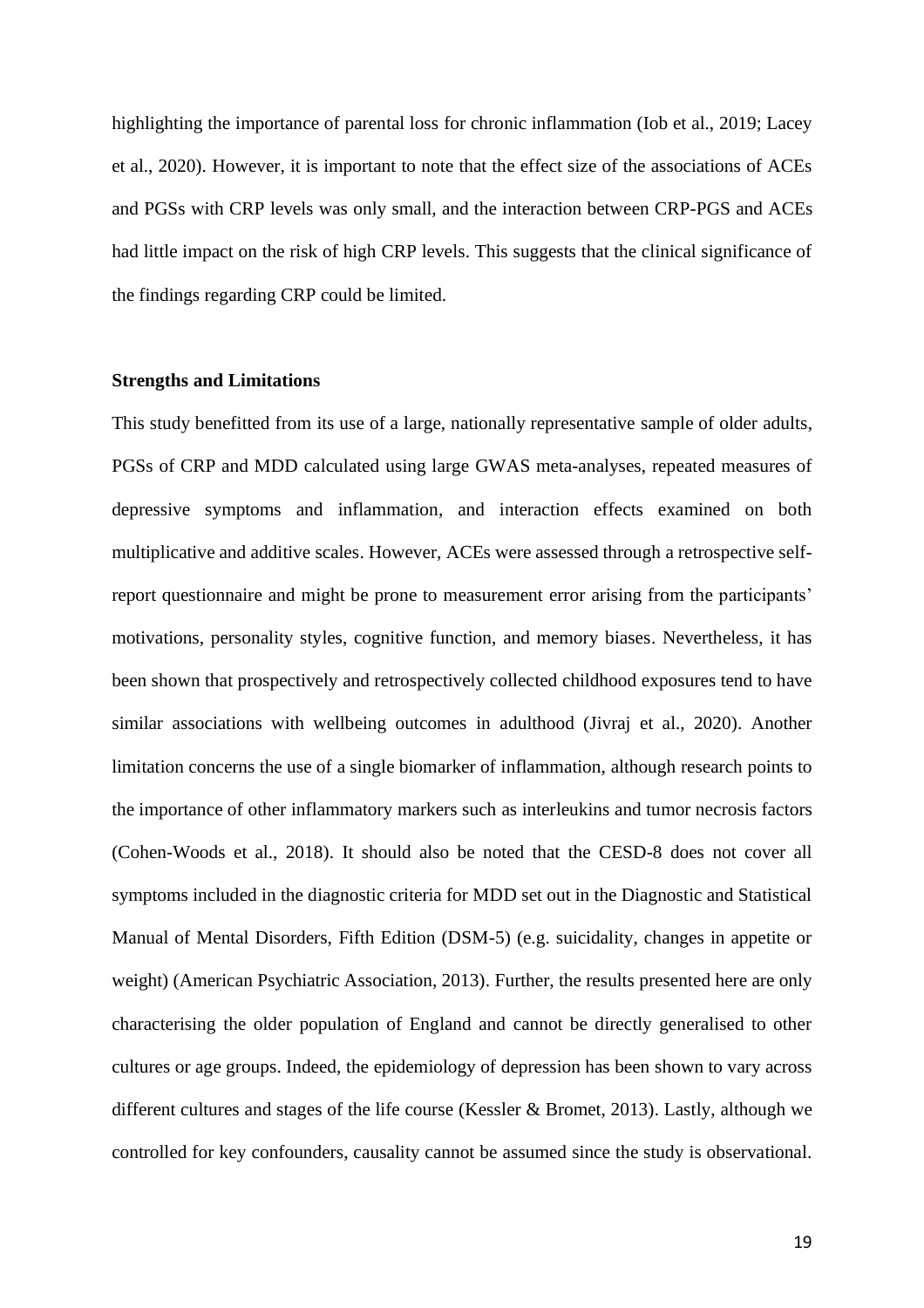Larger studies testing interactions between ACEs and PGSs in both clinical and populationbased samples are needed to strengthen the evidence for the interplay between early-life stress and genetic factors. Future GxE studies should also consider genetic variants associated with other inflammatory markers (Ruotsalainen et al., 2020), assess whether similar results are obtained across different methods and scales to assess ACEs and depressive symptoms, and replicate this analysis in different countries and age groups (e.g. children, young adults). Another important direction for future research is to test whether the interaction between ACEs and genetic factors could predict the direction of the association between CRP and depression.

### **Conclusion**

Taken together, our study supports the notion that exposure to severe stress during childhood and genetic liability are both important risk factors for persistently elevated depressive symptoms and chronic systemic inflammation in later life. Moreover, the results indicated that the combined effect of ACEs and polygenic susceptibility might increase the risk of depression and inflammation beyond the individual effects of these risk factors. Notably, G×E interactions might characterise an important aetiological dimension of depression and chronic inflammation that is associated with differential response to antidepressant medication and psychological therapy. Hence, it is important to assess both ACEs and polygenic risk in order to identify at-risk individuals and design more targeted prevention programmes and personalised treatment approaches based on the individual's characteristics and needs.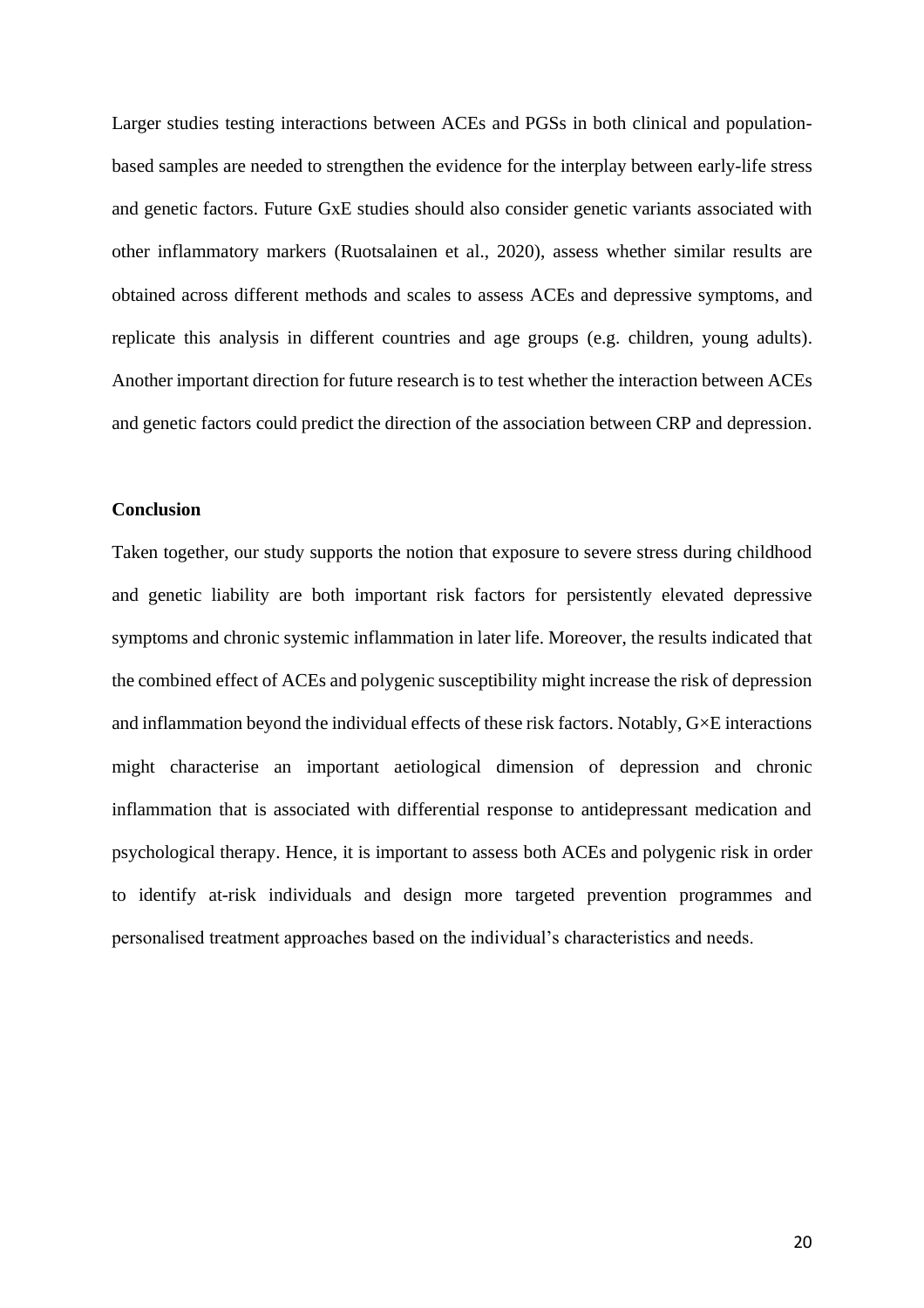## **Acknowledgments**

## **Funding**

Eleonora Iob is funded by the ESRC-BBSRC Soc-B Centre for Doctoral Training (ES/P000347/1). Olesya Ajnakina is jointly funded by the National Institute on Aging and the National Institute for Health Research (NIHR) (NIHR Post-Doctoral Fellowship - PDF-2018- 11-ST2-020). The English Longitudinal Study of Ageing was developed by a team of researchers based at University College London, NatCen Social Research, the Institute for Fiscal Studies, and the University of Manchester. The data were collected by NatCen Social Research. The funding is provided by the National Institute of Aging (R01AG017644) and a consortium of UK government departments coordinated by the Economic and Social Research Council. The developers and funders of the English Longitudinal Study of Ageing and the UK Data Archive do not bear any responsibility for the analyses or interpretations presented here.

### **Contributors**

All authors contributed significantly to the conception, design, analysis or interpretation of the data and were involved in revising it critically for intellectual context. The final submission of this paper was approved by all authors.

### **Disclosures**

None of the authors has any conflict of interest to declare related to the findings of this study.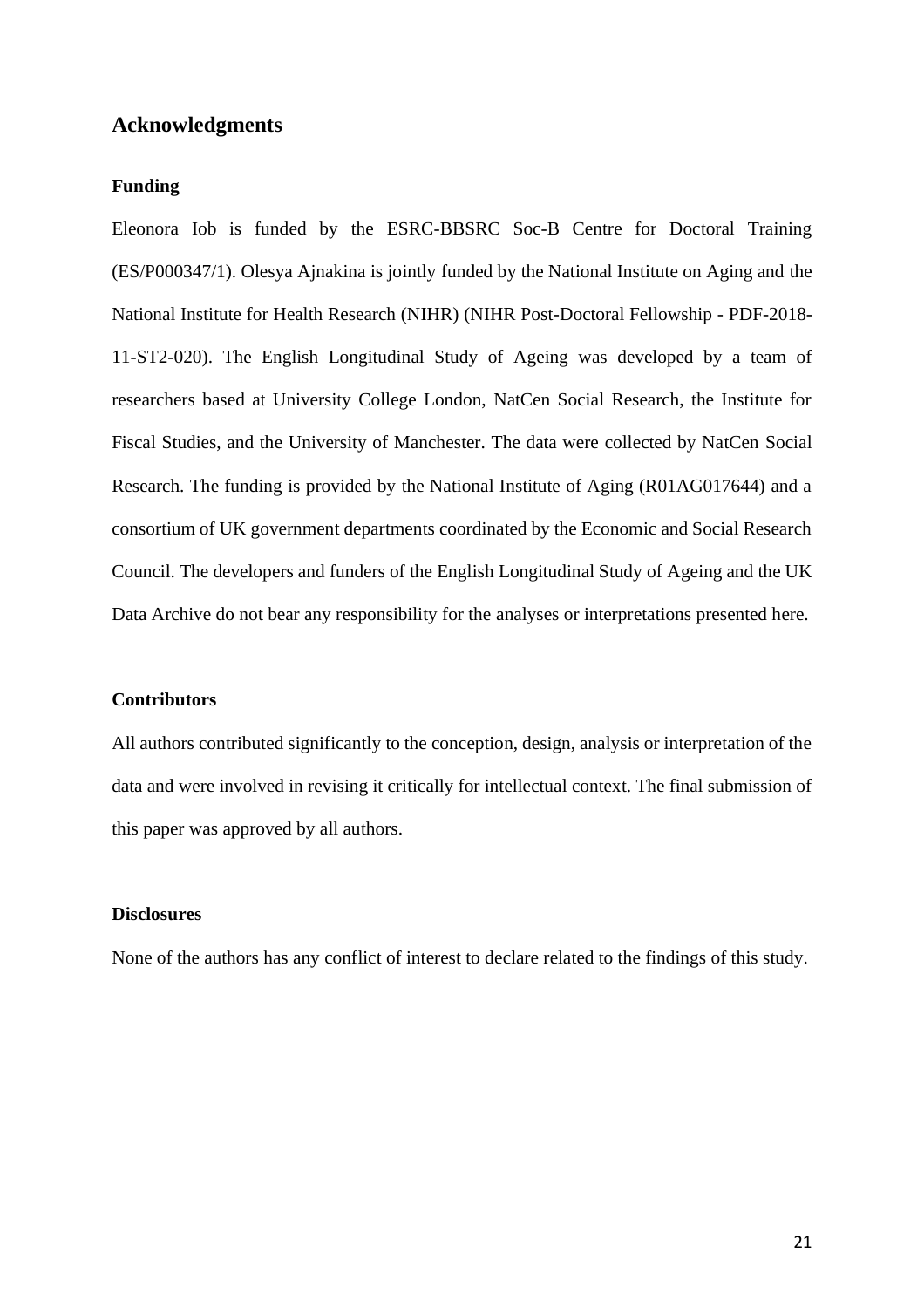# **References**

- American Psychiatric Association. (2013). *Diagnostic and Statistical Manual of Mental Disorders* (5th ed). APA.
- Andresen, E. M., Malmgren, J. A., Carter, W. B., & Patrick, D. L. (1994). Screening for Depression in Well Older Adults: Evaluation of a Short Form of the CES-D. *American Journal of Preventive Medicine*, *10*(2), 77–84. https://doi.org/10.1016/S0749- 3797(18)30622-6
- Assary, E., Vincent, J. P., Keers, R., & Pluess, M. (2018). Gene-environment interaction and psychiatric disorders: Review and future directions. *Seminars in Cell and Developmental Biology*, *77*, 133–143. https://doi.org/10.1016/j.semcdb.2017.10.016
- Aziz, N., Fahey, J. L., Detels, R., & Butch, A. W. (2003). Analytical performance of a highly sensitive C-reactive protein-based immunoassay and the effects of laboratory variables on levels of protein in blood. *Clinical and Diagnostic Laboratory Immunology*, *10*(4), 652–657. https://doi.org/10.1128/CDLI.10.4.652-657.2003
- Banks, J., Brugiavini, A., & Pasini, G. (2020). The powerful combination of cross-country comparisons and life-history data. *The Journal of the Economics of Ageing*, *16*(September 2019), 100206. https://doi.org/10.1016/j.jeoa.2019.100206
- Baumeister, D., Akhtar, R., Ciufolini, S., Pariante, C. M., & Mondelli, V. (2015). Childhood trauma and adulthood inflammation: a meta-analysis of peripheral C-reactive protein, interleukin-6 and tumour necrosis factor-α. *Molecular Psychiatry*, *21*, 642–649. https://doi.org/10.1038/mp.2015.67
- Bienvenu, O. J., Davydow, D. S., & Kendler, K. S. (2011). Psychiatric 'diseases' versus behavioral disorders and degree of genetic influence. *Psychological Medicine*, *41*(1), 33–40. https://doi.org/10.1017/S003329171000084X
- Caspi, A. (2003). Influence of Life Stress on Depression: Moderation by a Polymorphism in the 5-HTT Gene. *Science*, *301*(5631), 386–389. https://doi.org/10.1126/science.1083968
- Chinn, S. (2000). A simple method for converting an odds ratio to effect size for use in metaanalysis. *Statistics in Medicine*, *19*(22), 3127–3131. https://doi.org/10.1002/1097- 0258(20001130)19:22<3127::AID-SIM784>3.0.CO;2-M
- Cicchetti, D., Handley, E. D., & Rogosch, F. A. (2015). Child maltreatment, inflammation, and internalizing symptoms: Investigating the roles of C-reactive protein, gene variation, and neuroendocrine regulation. *Development and Psychopathology*, *27*(2), 553–566. https://doi.org/10.1017/S0954579415000152
- Cohen-Woods, S., Fisher, H. L., Ahmetspahic, D., Douroudis, K., Stacey, D., … McGuffin, P. (2018). Interaction between childhood maltreatment on immunogenetic risk in depression: Discovery and replication in clinical case-control samples. *Brain, Behavior, and Immunity*, *67*, 203–210. https://doi.org/10.1016/j.bbi.2017.08.023
- Colodro-Conde, L., Couvy-Duchesne, B., Zhu, G., Coventry, W. L., Byrne, E. M., … Martin, N. G. (2018). A direct test of the diathesis–stress model for depression. *Molecular Psychiatry*, *23*(7), 1590–1596. https://doi.org/10.1038/mp.2017.130
- Crosswell, A. D., Suresh, M., Puterman, E., Gruenewald, T. L., Lee, J., & Epel, E. S. (2020). Advancing Research on Psychosocial Stress and Aging with the Health and Retirement Study: Looking Back to Launch the Field Forward. *The Journals of Gerontology: Series B*, *75*(5), 970–980. https://doi.org/10.1093/geronb/gby106

Culverhouse, R. C., Saccone, N. L., Horton, A. C., Ma, Y., Anstey, K. J., … Bierut, L. J. (2018). Collaborative meta-Analysis finds no evidence of a strong interaction between stress and 5-HTTLPR genotype contributing to the development of depression. *Molecular Psychiatry*, *23*(1), 133–142. https://doi.org/10.1038/mp.2017.44

Danese, A., & Baldwin, J. R. (2017). Hidden Wounds? Inflammatory Links Between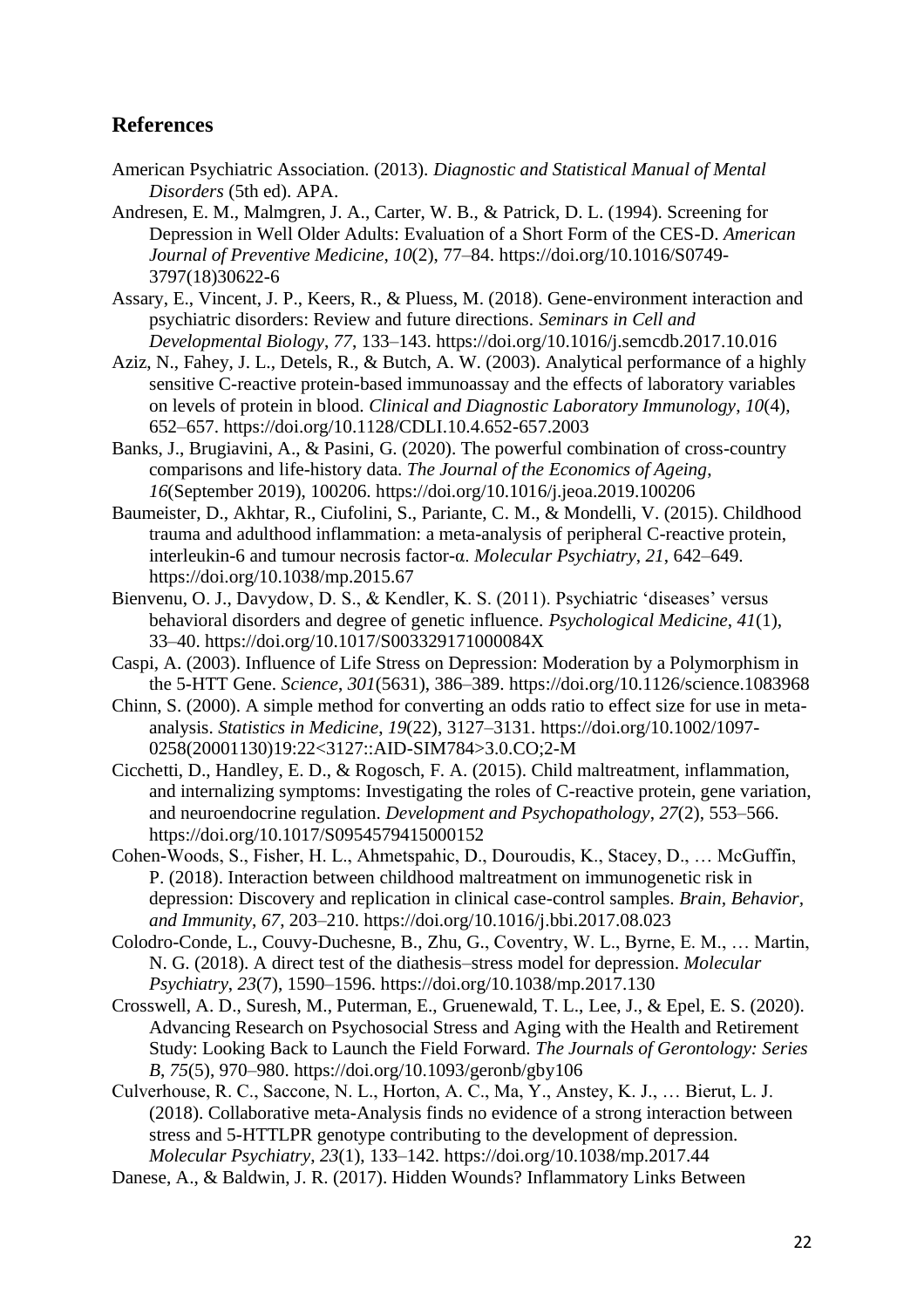Childhood Trauma and Psychopathology. *Annual Review of Psychology*, *68*(1), 517– 544. https://doi.org/10.1146/annurev-psych-010416-044208

- Danielson, R., & Sanders, G. F. (2018). An effective measure of childhood adversity that is valid with older adults. *Child Abuse & Neglect*, *82*, 156–167. https://doi.org/10.1016/j.chiabu.2018.05.028
- de Craen, A. J. M., Posthuma, D., Remarque, E. J., van den Biggelaar, A. H. J., Westendorp, R. G. J., & Boomsma, D. I. (2005). Heritability estimates of innate immunity: An extended twin study. *Genes and Immunity*, *6*(2), 167–170. https://doi.org/10.1038/sj.gene.6364162
- Demakakos, P., Lewer, D., Jackson, S. E., & Hayward, A. C. (2020). Lifetime prevalence of homelessness in housed people aged 55–79 years in England: its childhood correlates and association with mortality over 10 years of follow-up. *Public Health*, *182*, 131–138. https://doi.org/10.1016/j.puhe.2019.12.017
- Demakakos, P., Pillas, D., Marmot, M., & Steptoe, A. (2016). Parenting style in childhood and mortality risk at older ages: a longitudinal cohort study. *The British Journal of Psychiatry*, *209*(2), 135–141. https://doi.org/10.1192/bjp.bp.115.163543
- Demakakos, Panayotes, Chrousos, G. P., & Biddulph, J. P. (2018). Childhood experiences of parenting and cancer risk at older ages: findings from the English Longitudinal Study of Ageing (ELSA). *International Journal of Public Health*, *63*(7), 823–832. https://doi.org/10.1007/s00038-018-1117-3
- Demakakos, Panayotes, Linara-Demakakou, E., & Mishra, G. D. (2020). Adverse childhood experiences are associated with increased risk of miscarriage in a national populationbased cohort study in England. *Human Reproduction*, *35*(6), 1451–1460. https://doi.org/10.1093/humrep/deaa113
- Demakakos, Panayotes, Pashayan, N., Chrousos, G., Linara-Demakakou, E., & Mishra, G. D. (2019). Childhood experiences of parenting and age at menarche, age at menopause and duration of reproductive lifespan: Evidence from the English Longitudinal Study of Ageing. *Maturitas*, *122*, 66–72. https://doi.org/10.1016/j.maturitas.2019.01.010
- Doumatey, A. P., Zhou, J., Adeyemo, A., & Rotimi, C. (2014). High sensitivity C-reactive protein (Hs-CRP) remains highly stable in long-term archived human serum. *Clinical Biochemistry*, *47*(4–5), 315–318. https://doi.org/10.1016/j.clinbiochem.2013.12.014
- Enache, D., Pariante, C. M., & Mondelli, V. (2019). Markers of central inflammation in major depressive disorder: A systematic review and meta-analysis of studies examining cerebrospinal fluid, positron emission tomography and post-mortem brain tissue. *Brain, Behavior, and Immunity*, *81*, 24–40. https://doi.org/10.1016/j.bbi.2019.06.015
- Euesden, J., Lewis, C. M., & O'Reilly, P. F. (2015). PRSice: Polygenic Risk Score software. *Bioinformatics*, *31*(9), 1466–1468. https://doi.org/10.1093/bioinformatics/btu848
- Felitti, V. J., Anda, R. F., Nordenberg, D., Williamson, D. F., Spitz, A. M., … Marks, J. S. (1998). Relationship of Childhood Abuse and Household Dysfunction to Many of the Leading Causes of Death in Adults. *American Journal of Preventive Medicine*, *14*(4), 245–258. https://doi.org/10.1016/S0749-3797(98)00017-8
- Gallagher, D., Kiss, A., Lanctot, K., & Herrmann, N. (2017). Depression with inflammation: longitudinal analysis of a proposed depressive subtype in community dwelling older adults. *International Journal of Geriatric Psychiatry*, *32*(12), e18–e24. https://doi.org/10.1002/gps.4645
- Haapakoski, R., Mathieu, J., Ebmeier, K. P., Alenius, H., & Kivimäki, M. (2015). Cumulative meta-analysis of interleukins 6 and 1β, tumour necrosis factor α and Creactive protein in patients with major depressive disorder. *Brain, Behavior, and Immunity*, *49*, 206–215. https://doi.org/10.1016/j.bbi.2015.06.001
- Halldorsdottir, T., Piechaczek, C., Paula Soares de Matos, A., Czamara, D., Pehl, V., …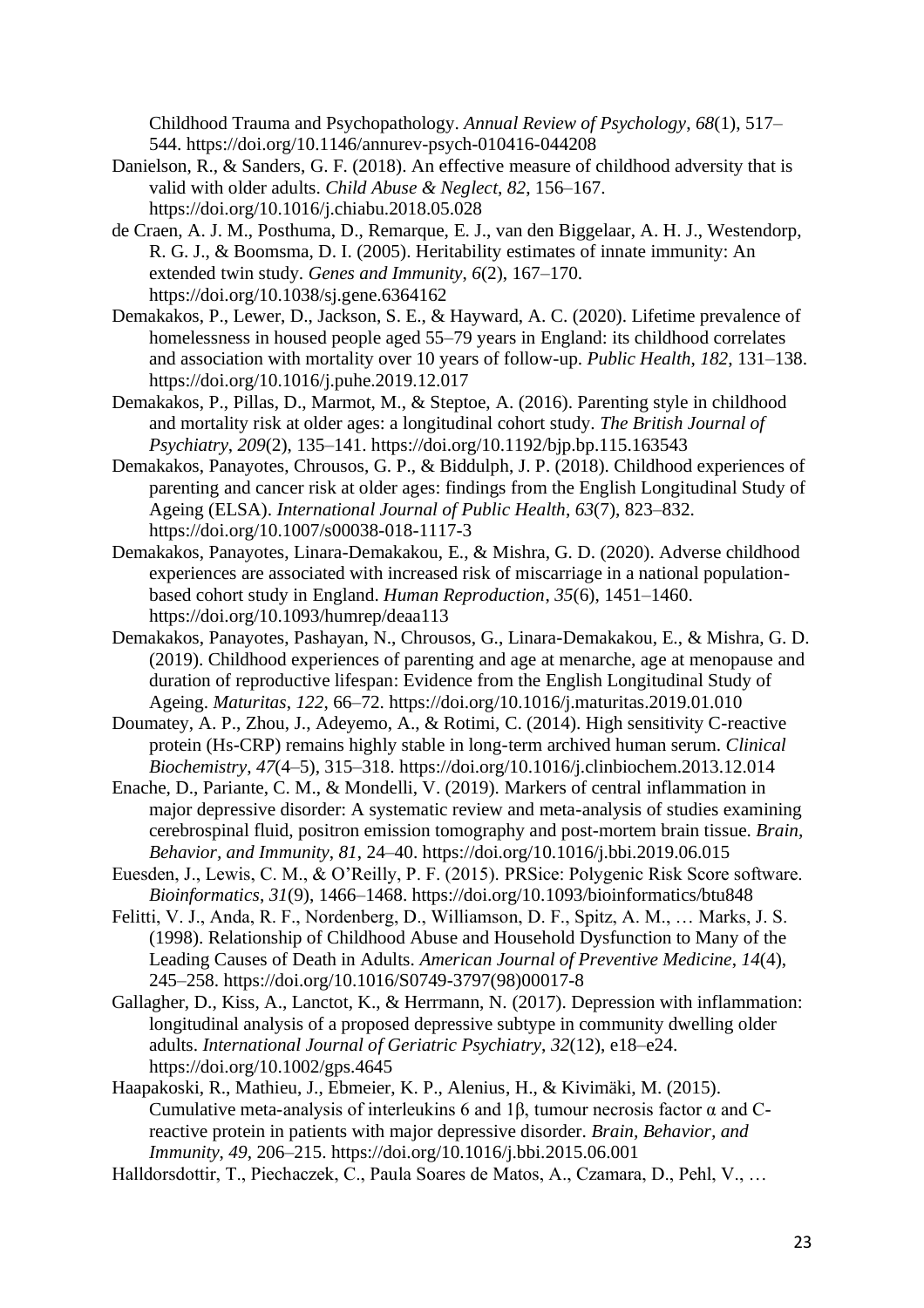Binder, E. B. (2019). Polygenic Risk: Predicting Depression Outcomes in Clinical and Epidemiological Cohorts of Youths. *Am J Psychiatry*, *176*, 615–625. https://doi.org/10.1176/appi.ajp.2019.18091014

- Howard, D. M., Adams, M. J., Clarke, T. K., Hafferty, J. D., Gibson, J., … McIntosh, A. M. (2019). Genome-wide meta-analysis of depression identifies 102 independent variants and highlights the importance of the prefrontal brain regions. *Nature Neuroscience*, *22*(3), 343–352. https://doi.org/10.1038/s41593-018-0326-7
- Hughes, K., Bellis, M. A., Hardcastle, K. A., Sethi, D., Butchart, A., … Dunne, M. P. (2017). The effect of multiple adverse childhood experiences on health: a systematic review and meta-analysis. *The Lancet Public Health*, *2*(8), e356–e366. https://doi.org/10.1016/S2468-2667(17)30118-4
- Hughes, K., Ford, K., Kadel, R., Sharp, C. A., & Bellis, M. A. (2020). Health and financial burden of adverse childhood experiences in England and Wales: a combined primary data study of five surveys. *BMJ Open*, *10*(6), e036374. https://doi.org/10.1136/bmjopen-2019-036374
- Iob, E., Lacey, R., & Steptoe, A. (2019). The long-term association of adverse childhood experiences with C-reactive protein and hair cortisol: Cumulative risk versus dimensions of adversity. *Brain, Behavior, and Immunity*. https://doi.org/10.1016/j.bbi.2019.12.019
- Iob, E., Lacey, R., & Steptoe, A. (2020). Adverse childhood experiences and depressive symptoms in later life: Longitudinal mediation effects of inflammation. *Brain, Behavior, and Immunity*, *90*, 97–107. https://doi.org/10.1016/j.bbi.2020.07.045
- Jivraj, S., Goodman, A., Ploubidis, G. B., & de Oliveira, C. (2020). Testing Comparability Between Retrospective Life History Data and Prospective Birth Cohort Study Data. *The Journals of Gerontology: Series B*, *75*(1), 207–217. https://doi.org/10.1093/geronb/gbx042
- Karg, K., Burmeister, M., Shedden, K., & Sen, S. (2011). The serotonin transporter promoter variant (5-HTTLPR), stress, and depression meta-analysis revisited: Evidence of genetic moderation. *Archives of General Psychiatry*, *68*(5), 444–454. https://doi.org/10.1001/archgenpsychiatry.2010.189
- Karim, J., Weisz, R., Bibi, Z., & ur Rehman, S. (2015). Validation of the Eight-Item Center for Epidemiologic Studies Depression Scale (CES-D) Among Older Adults. *Current Psychology*, *34*(4), 681–692. https://doi.org/10.1007/s12144-014-9281-y
- Kessler, R. C., & Bromet, E. J. (2013). The Epidemiology of Depression Across Cultures. *Annual Review of Public Health*, *34*(1), 119–138. https://doi.org/10.1146/annurevpublhealth-031912-114409
- Lacey, R. E., Pinto Pereira, S. M., Li, L., & Danese, A. (2020). Adverse childhood experiences and adult inflammation: Single adversity, cumulative risk and latent class approaches. *Brain, Behavior, and Immunity*. https://doi.org/10.1016/j.bbi.2020.03.017
- Lamers, F., Milaneschi, Y., Smit, J. H., Schoevers, R. A., Wittenberg, G., & Penninx, B. W. J. H. (2019). Longitudinal Association Between Depression and Inflammatory Markers: Results From the Netherlands Study of Depression and Anxiety. *Biological Psychiatry*, *85*(10), 829–837. https://doi.org/10.1016/j.biopsych.2018.12.020
- Lehto, K., Hägg, S., Lu, D., Karlsson, R., Pedersen, N. L., & Mosing, M. A. (2020). Childhood Adoption and Mental Health in Adulthood: The Role of Gene-Environment Correlations and Interactions in the UK Biobank. *Biological Psychiatry*, *87*(8), 708–716. https://doi.org/10.1016/j.biopsych.2019.10.016
- Ligthart, S., Vaez, A., Võsa, U., Stathopoulou, M. G., de Vries, P. S., … Slagboom, E. P. (2018). Genome Analyses of >200,000 Individuals Identify 58 Loci for Chronic Inflammation and Highlight Pathways that Link Inflammation and Complex Disorders. *The American Journal of Human Genetics*, *103*(5), 691–706.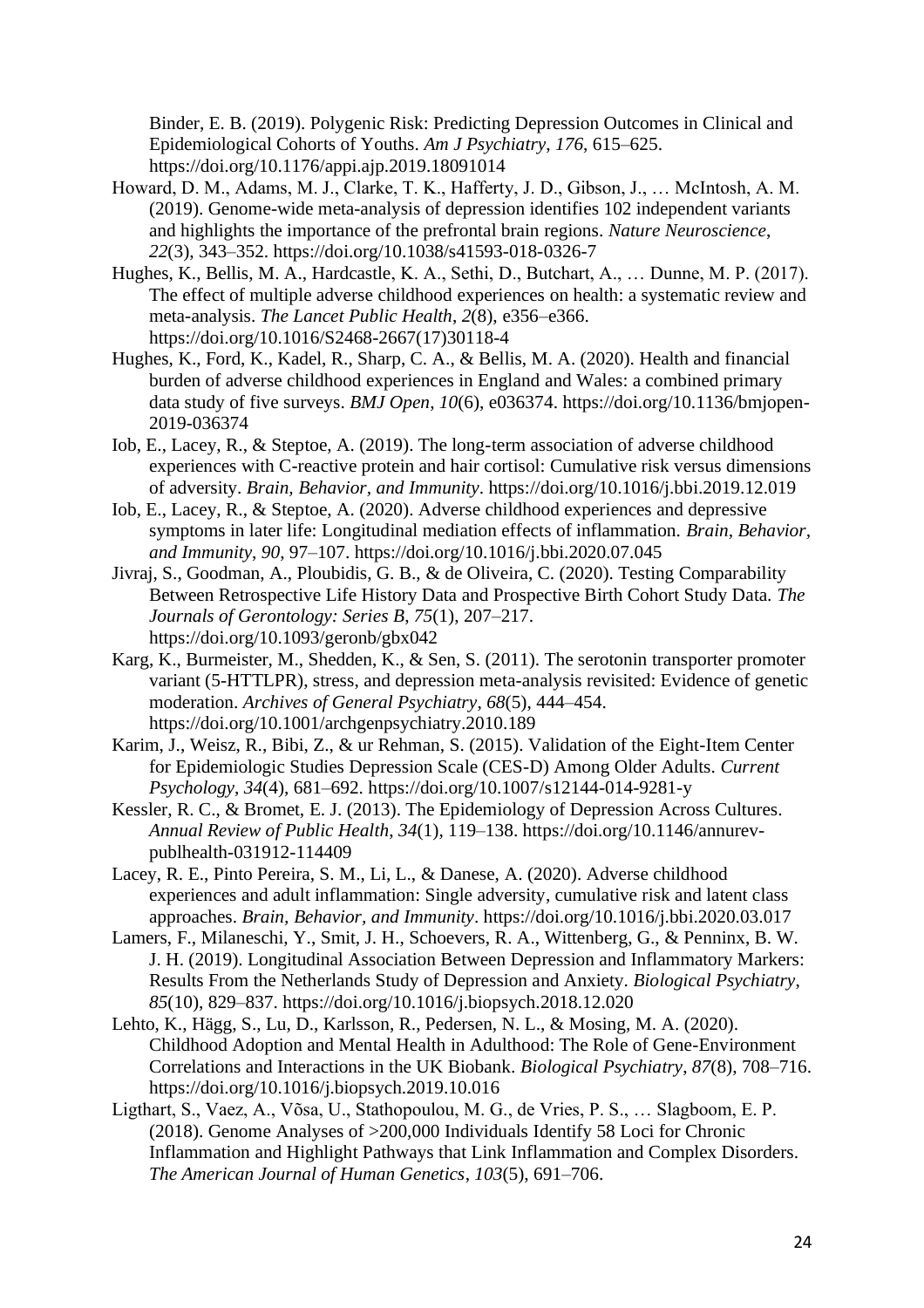https://doi.org/10.1016/j.ajhg.2018.09.009

- Mac Giollabhui, N., Ellman, L. M., Coe, C. L., Byrne, M. L., Abramson, L. Y., & Alloy, L. B. (2020). To exclude or not to exclude: Considerations and recommendations for Creactive protein values higher than 10 mg/L. *Brain, Behavior, and Immunity*, *87*, 898– 900. https://doi.org/10.1016/j.bbi.2020.01.023
- McLaughlin, K. A. (2016). Future Directions in Childhood Adversity and Youth Psychopathology. *Journal of Clinical Child & Adolescent Psychology*, *45*(3), 361–382. https://doi.org/10.1080/15374416.2015.1110823
- McLaughlin, Katie A., & Sheridan, M. A. (2016). Beyond Cumulative Risk: A Dimensional Approach to Childhood Adversity. *Current Directions in Psychological Science*, *25*(4), 239–245. https://doi.org/10.1177/0963721416655883
- Milaneschi, Y., Lamers, F., Peyrot, W. J., Abdellaoui, A., Willemsen, G., … Penninx, B. W. J. H. (2016). Polygenic dissection of major depression clinical heterogeneity. *Molecular Psychiatry*, *21*(4), 516–522. https://doi.org/10.1038/mp.2015.86
- Mullins, N., Power, R. A., Fisher, H. L., Hanscombe, K. B., Euesden, J., … Lewis, C. M. (2016). Polygenic interactions with environmental adversity in the aetiology of major depressive disorder. *Psychological Medicine*, *46*(4), 759–770. https://doi.org/10.1017/S0033291715002172
- Nanni, V., Uher, R., & Danese, A. (2012). Childhood maltreatment predicts unfavorable course of illness and treatment outcome in depression: A meta-analysis. *American Journal of Psychiatry*, *169*(2), 141–151. https://doi.org/10.1176/appi.ajp.2011.11020335
- O'Shea, B. Q., Demakakos, P., Cadar, D., & Kobayashi, L. C. (2021). Adverse Childhood Experiences and Rate of Memory Decline From Mid to Later Life: Evidence From the English Longitudinal Study of Ageing. *American Journal of Epidemiology*. https://doi.org/10.1093/aje/kwab019
- Parker, G., Tupling, H., & Brown, L. B. (1979). A Parental Bonding Instrument. *British Journal of Medical Psychology*, *52*(1), 1–10. https://doi.org/10.1111/j.2044- 8341.1979.tb02487.x
- Pearson, T. A., Mensah, G. A., Alexander, R. W., Anderson, J. L., Cannon, R. O., … Vinicor, F. (2003). Markers of Inflammation and Cardiovascular Disease. *Circulation*, *107*(3), 499–511. https://doi.org/10.1161/01.CIR.0000052939.59093.45
- Peyrot, W. J., Van der Auwera, S., Milaneschi, Y., Dolan, C. V., Madden, P. A. F., … Sullivan, P. F. (2018). Does Childhood Trauma Moderate Polygenic Risk for Depression? A Meta-analysis of 5765 Subjects From the Psychiatric Genomics Consortium. *Biological Psychiatry*, *84*(2), 138–147. https://doi.org/10.1016/j.biopsych.2017.09.009
- Radloff, L. S. (1977). The CES-D Scale: A Self-Report Depression Scale for Research in the General Population. *Applied Psychological Measurement*, *1*(3), 385–401. https://journals.sagepub.com/doi/pdf/10.1177/014662167700100306
- Royal College of Psychiatrists. (2018). *Suffering in silence: age inequality in older people's mental health care*. https://www.rcpsych.ac.uk/docs/default-source/improvingcare/better-mh-policy/college-reports/college-report-cr221.pdf?sfvrsn=bef8f65d\_2
- Ruotsalainen, S. E., Partanen, J. J., Cichonska, A., Lin, J., Benner, C., … Koskela, J. (2020). An expanded analysis framework for multivariate GWAS connects inflammatory biomarkers to functional variants and disease. *European Journal of Human Genetics*, *29*(2), 309–324. https://doi.org/10.1038/s41431-020-00730-8
- Sugden, K., Danese, A., Shalev, I., Williams, B. S., & Caspi, A. (2015). Blood substrate collection and handling procedures under pseudo-field conditions: Evaluation of suitability for inflammatory biomarker measurement. *Biodemography and Social Biology*, *61*(3), 273–284. https://doi.org/10.1080/19485565.2015.1062717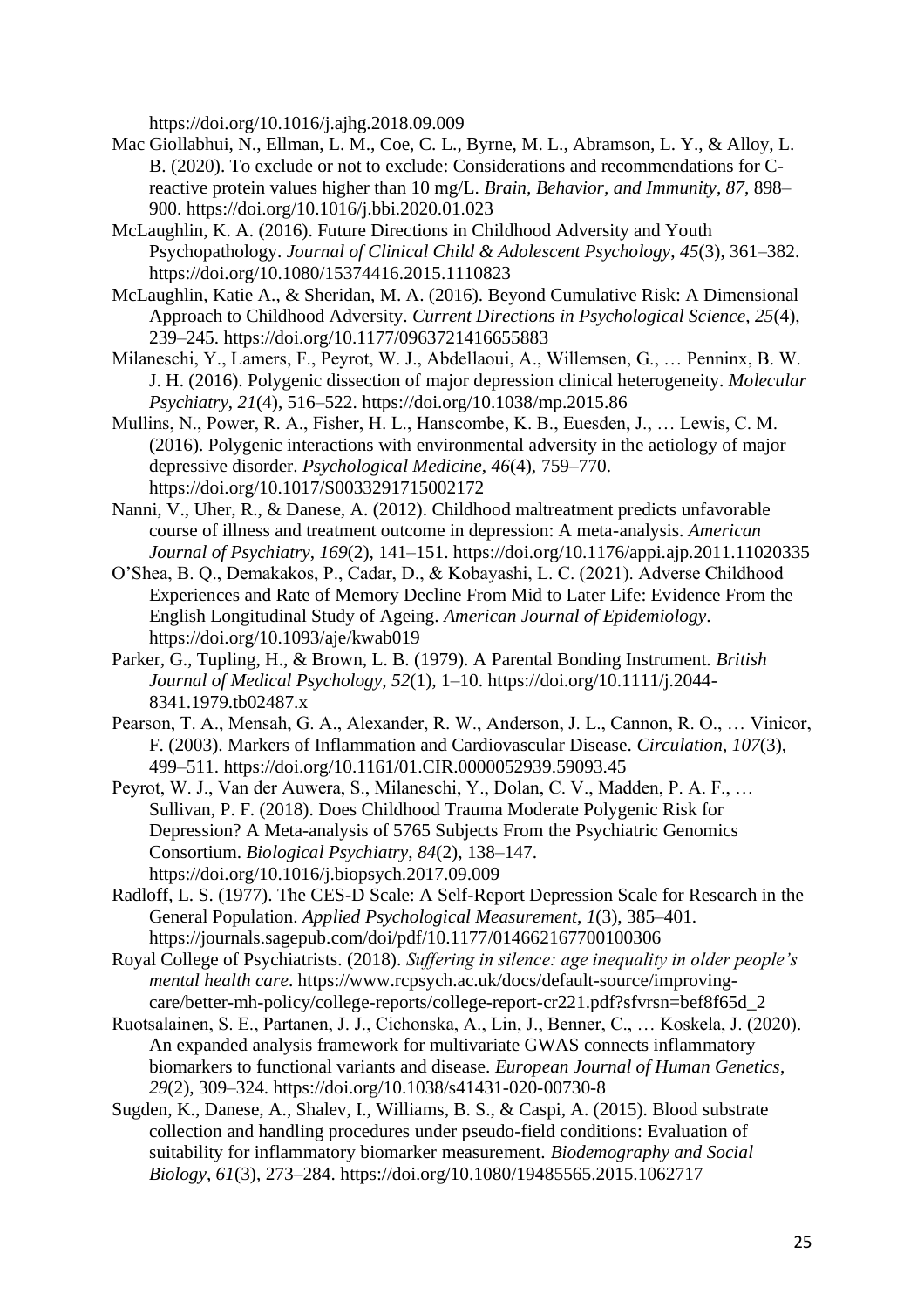- Turvey, C. L., Wallace, R. B., & Herzog, R. (1999). A revised CES-D measure of depressive symptoms and a DSM-based measure of major depressive episodes in the elderly. *International Psychogeriatrics*, *11*(2), 139–148. https://doi.org/10.1017/S1041610299005694
- VanderWeele, T. J., & Ding, P. (2017). Sensitivity Analysis in Observational Research: Introducing the E-Value. *Annals of Internal Medicine*, *167*(4), 268–274. https://doi.org/10.7326/M16-2607
- VanderWeele, T. J., & Knol, M. J. (2014). A tutorial on interaction. *Epidemiologic Methods*, *3*(1), 33–72. https://doi.org/10.1515/em-2013-0005
- Ward, K., Medina, J., Mo, M., & Cox, K. (2009). ELSA Wave Three: Life History Interview A user guide to the data. *National Centre for Social Research*. https://www.ifs.org.uk/elsa/user\_guides/Wave\_3\_Life\_History\_User\_Guide.pdf
- White, J., Zaninotto, P., Walters, K., Kivimäki, M., Demakakos, P., … Batty, G. D. (2016). Duration of depressive symptoms and mortality risk: The English Longitudinal Study of Ageing (ELSA). *British Journal of Psychiatry*, *208*(4), 337–342. https://doi.org/10.1192/bjp.bp.114.155333
- Wray, N. R., Lee, S. H., Mehta, D., Vinkhuyzen, A. A. E., Dudbridge, F., & Middeldorp, C. M. (2014). Research Review: Polygenic methods and their application to psychiatric traits. *Journal of Child Psychology and Psychiatry*, *55*(10), 1068–1087. https://doi.org/10.1111/jcpp.12295
- Zaninotto, P., & Steptoe, A. (2019). English Longitudinal Study of Ageing. In *Encyclopedia of Gerontology and Population Aging* (pp. 1–7). Springer International Publishing. https://doi.org/10.1007/978-3-319-69892-2\_335-1
- Zivin, K., Llewellyn, D. J., Lang, I. A., Vijan, S., Kabeto, M. U., … Langa, K. M. (2010). Depression among older adults in the United States and England. *American Journal of Geriatric Psychiatry*, *18*(11), 1036–1044. https://doi.org/10.1097/JGP.0b013e3181dba6d2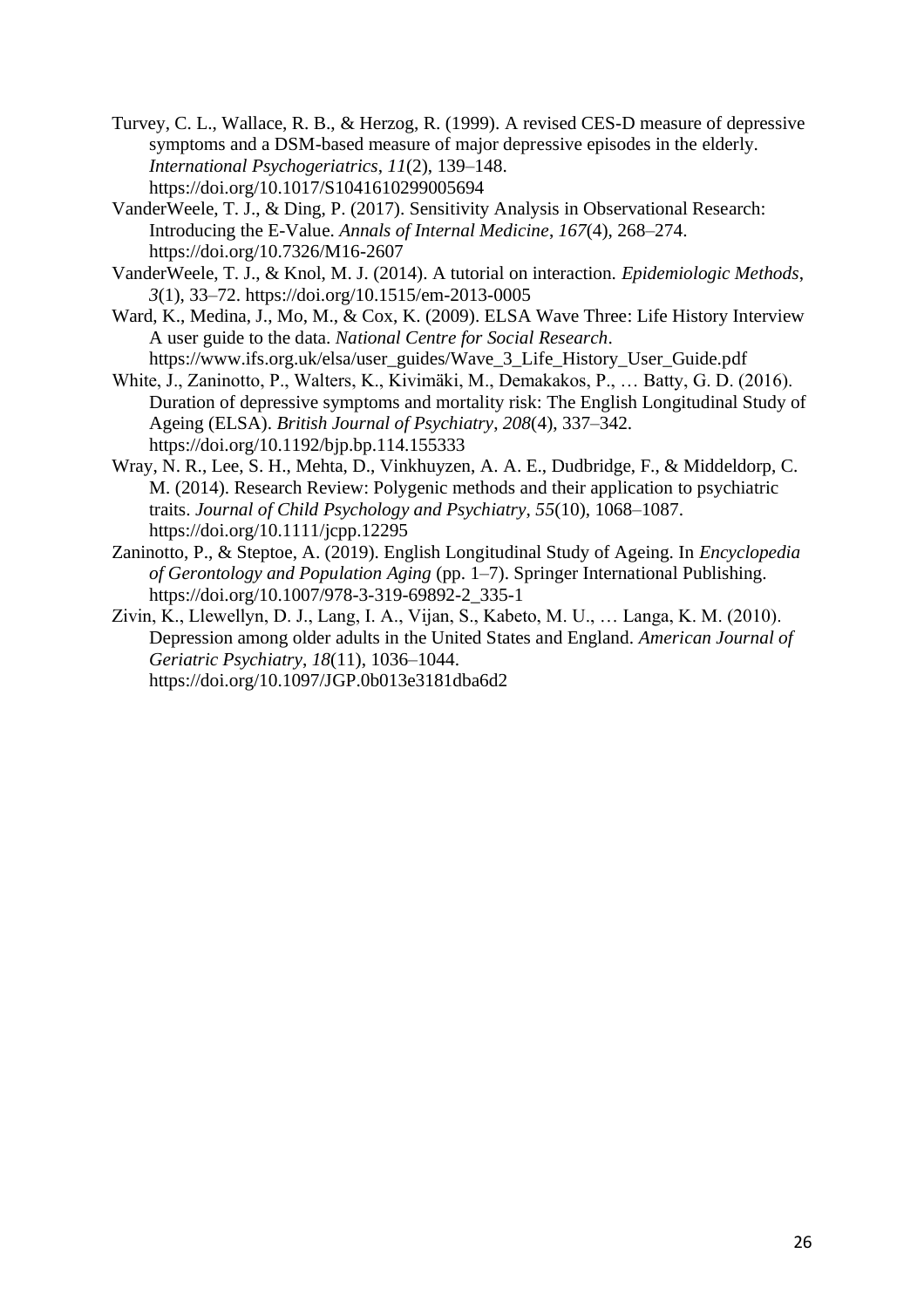

**Figure 1. Estimated Trajectories of Depressive Symptoms (w1-8) from a 3-class solution.** *Note.* The Low Depressive-symptom trajectory included individuals with almost zero depressive symptoms at all waves [1,558 individuals (45.5%)]. The Moderate Depressivesymptom trajectory represented participants who consistently reported between 1 and 2 depressive symptoms [1,550 individuals (45.2%)]. The High Depressive-symptom trajectory included individuals with persistently high depressive symptoms (4+ symptoms) [320 individuals (9%)].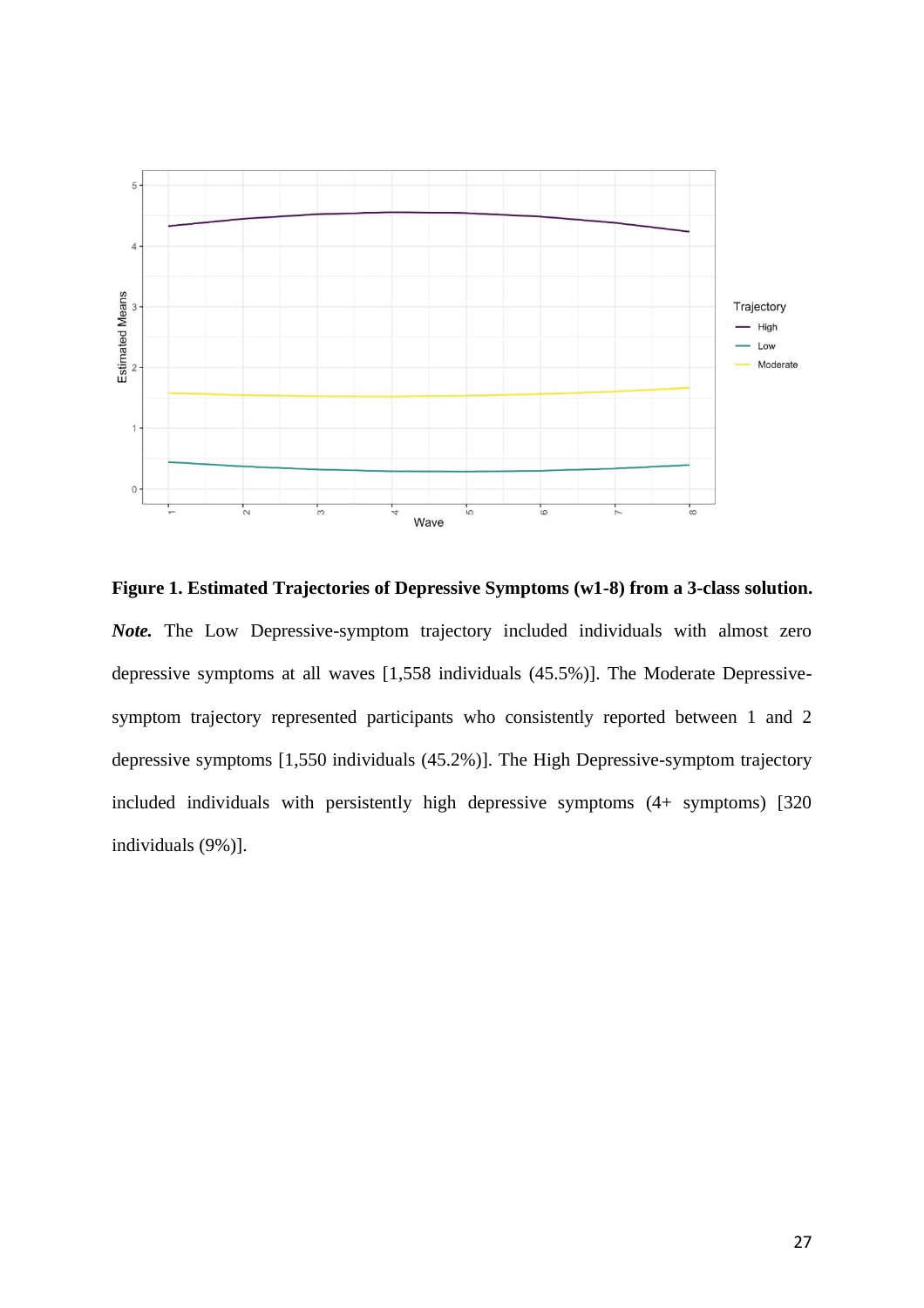

**Figure 2. G+E Additive and GxE Interaction Effects of ACEs and PGSs on Depression Trajectories.**

*Note.* Sample = ELSA, w1-w8 ( $N = 3,428$ ). Pooled estimates across 20 imputed datasets from latent class growth mixture modelling with multinomial logistic regression analysis. The odds ratios represent the Moderate or High Depression trajectory compared with the Low trajectory. Associations adjusted for sex, age, childhood socioeconomic position, use of antidepressant medications, and 5 principal components of population stratification. ACEs = adverse childhood experiences; PGSs = polygenic scores; CRP = C-reactive protein; MDD = major depressive disorder.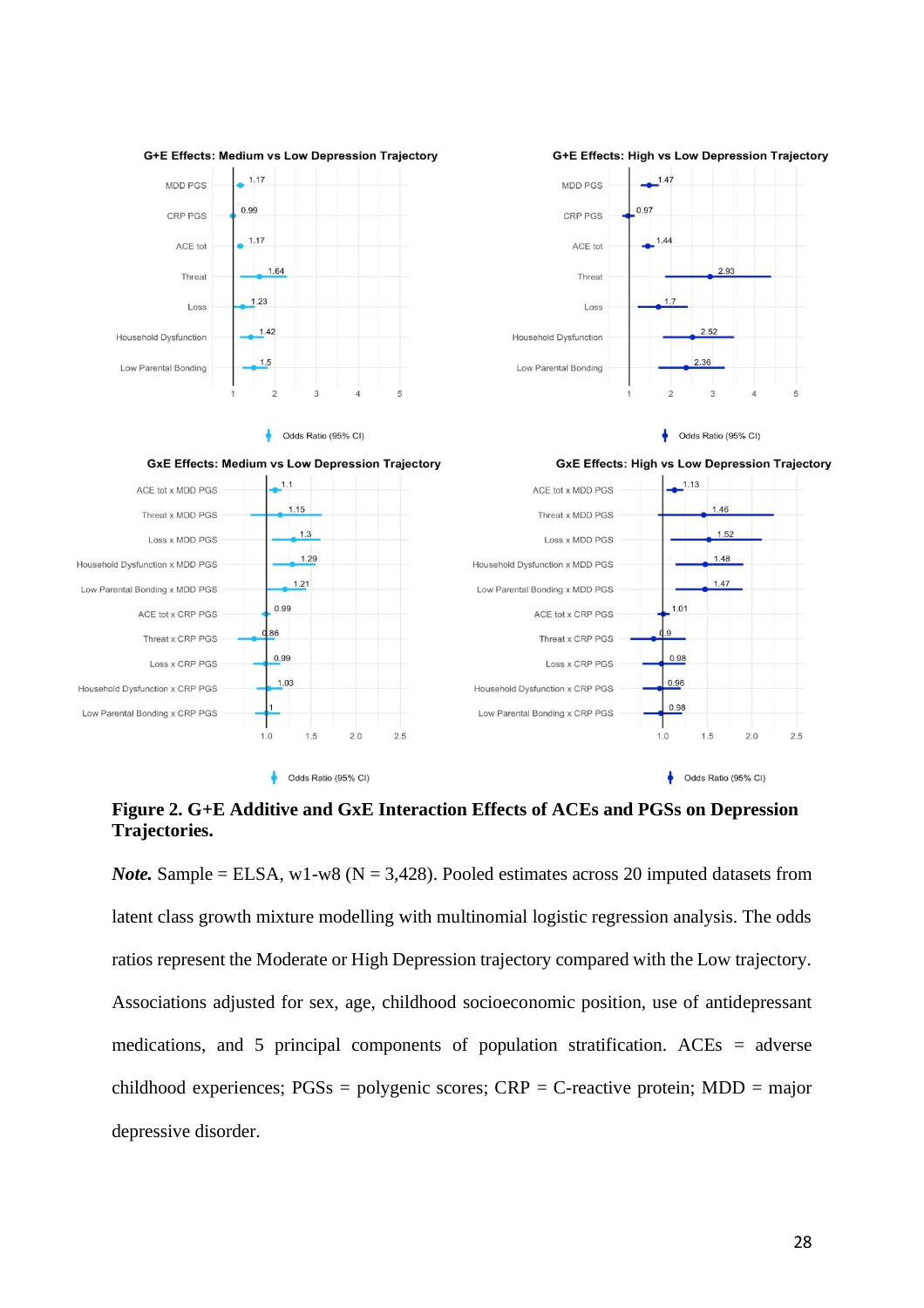

**Figure 3. G+E Additive and GxE Interaction Effects of ACEs and PGSs on Repeated Exposure to High CRP w2-6.**

*Note.* Sample = ELSA, w2-w8 ( $N = 3,343$ ). Pooled estimates across 20 imputed datasets from ordinal logistic regression analysis. The odds ratios represent the likelihood of repeated exposure to high CRP ( $\geq$  3 mg/L) across waves 2, 4, and 6. Associations adjusted for sex, age, childhood socioeconomic position, use of anti-inflammatory/antihypertensive medications, and 5 principal components of population stratification. ACEs = adverse childhood experiences;  $PGSs = polygenic scores$ ;  $CRP = C$ -reactive protein;  $MDD = major depressive$ disorder.